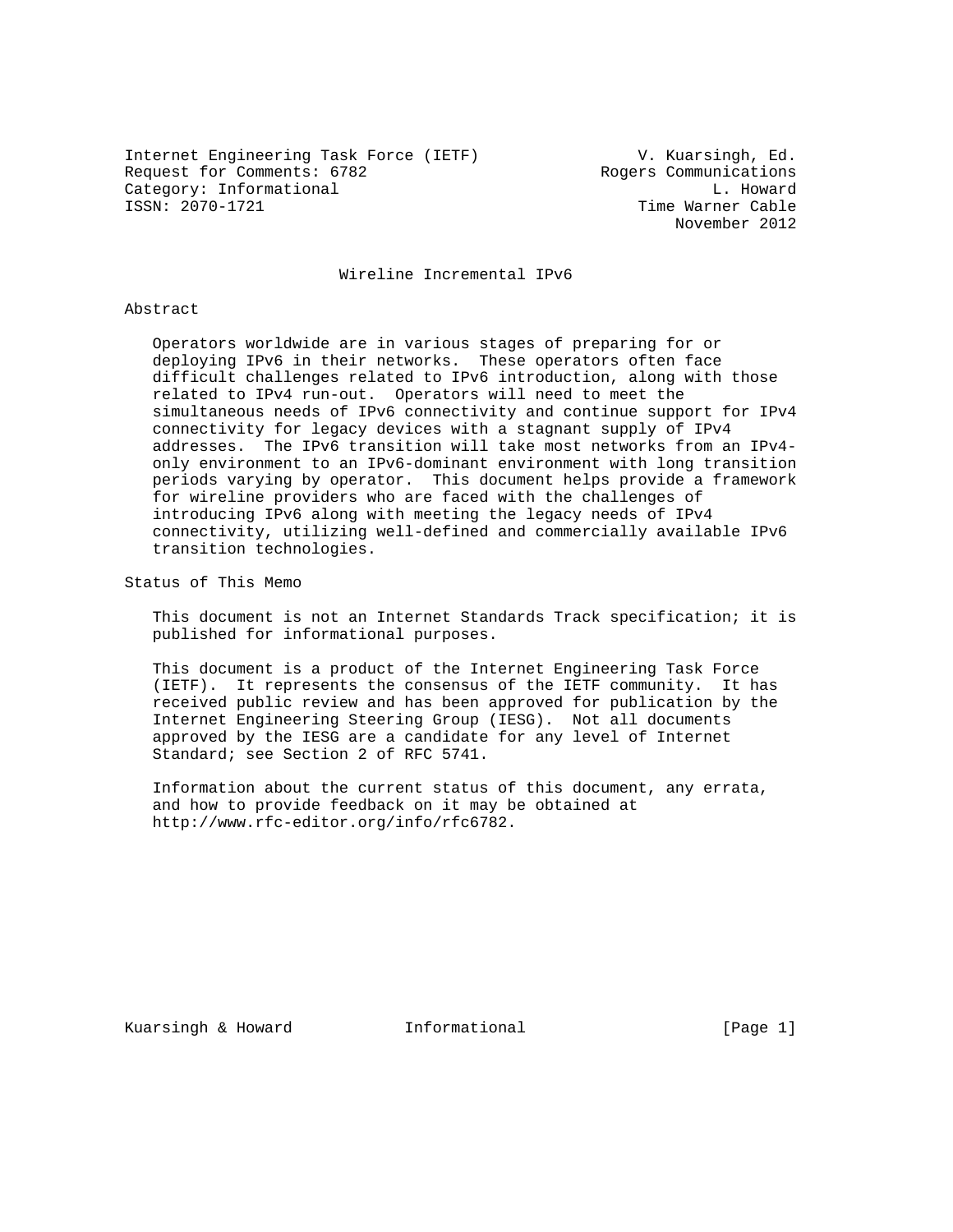# Copyright Notice

 Copyright (c) 2012 IETF Trust and the persons identified as the document authors. All rights reserved.

 This document is subject to BCP 78 and the IETF Trust's Legal Provisions Relating to IETF Documents

 (http://trustee.ietf.org/license-info) in effect on the date of publication of this document. Please review these documents carefully, as they describe your rights and restrictions with respect to this document. Code Components extracted from this document must include Simplified BSD License text as described in Section 4.e of the Trust Legal Provisions and are provided without warranty as described in the Simplified BSD License.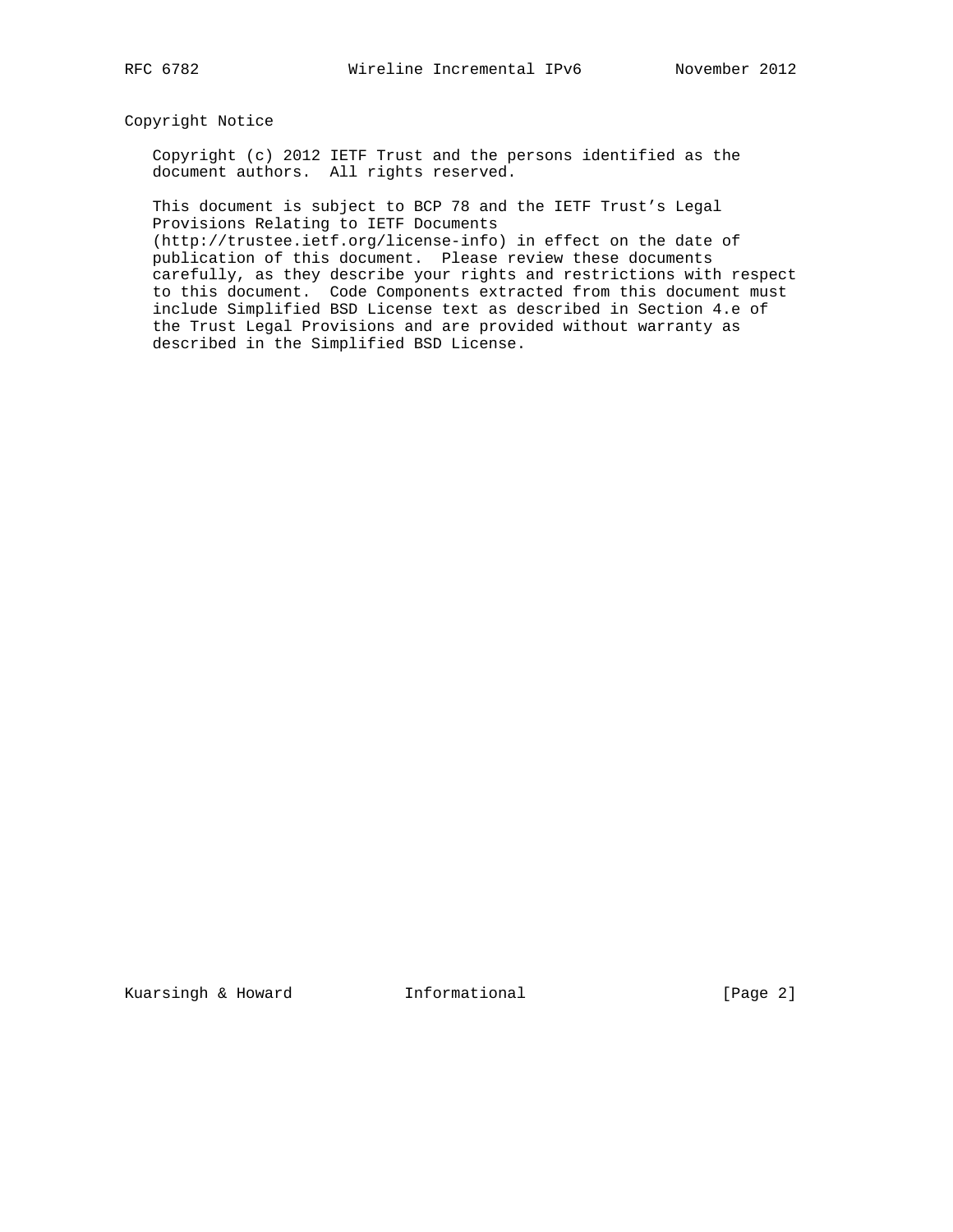# Table of Contents

|  | 3. Reasons and Considerations for a Phased Approach 5       |
|--|-------------------------------------------------------------|
|  |                                                             |
|  |                                                             |
|  | 3.3. IPv6 Introduction and Operational Maturity 7           |
|  |                                                             |
|  | 3.5. Suboptimal Operation of Transition Technologies  8     |
|  |                                                             |
|  |                                                             |
|  | 4.1. Automatic Tunneling Using 6to4 and Teredo 10           |
|  |                                                             |
|  |                                                             |
|  |                                                             |
|  |                                                             |
|  |                                                             |
|  |                                                             |
|  |                                                             |
|  |                                                             |
|  | 5.1.2. Phase 0 - Foundation: System Capabilities 14         |
|  | 5.1.3. Phase 0 - Foundation: Routing 14                     |
|  | 5.1.4. Phase 0 - Foundation: Network Policy and Security 15 |
|  | 5.1.5. Phase 0 - Foundation: Transition Architecture 15     |
|  | 5.1.6. Phase 0 - Foundation: Tools and Management 16        |
|  |                                                             |
|  | 5.2.1. 6rd Deployment Considerations 17                     |
|  |                                                             |
|  | 5.3.1. Native Dual Stack Deployment Considerations 20       |
|  |                                                             |
|  | 5.4.1. CGN Deployment Considerations 22                     |
|  |                                                             |
|  |                                                             |
|  | 5.5.2. DS-Lite Deployment Considerations 24                 |
|  | 5.5.3. NAT64 Deployment Considerations 25                   |
|  |                                                             |
|  |                                                             |
|  |                                                             |
|  |                                                             |
|  |                                                             |

Kuarsingh & Howard **Informational** [Page 3]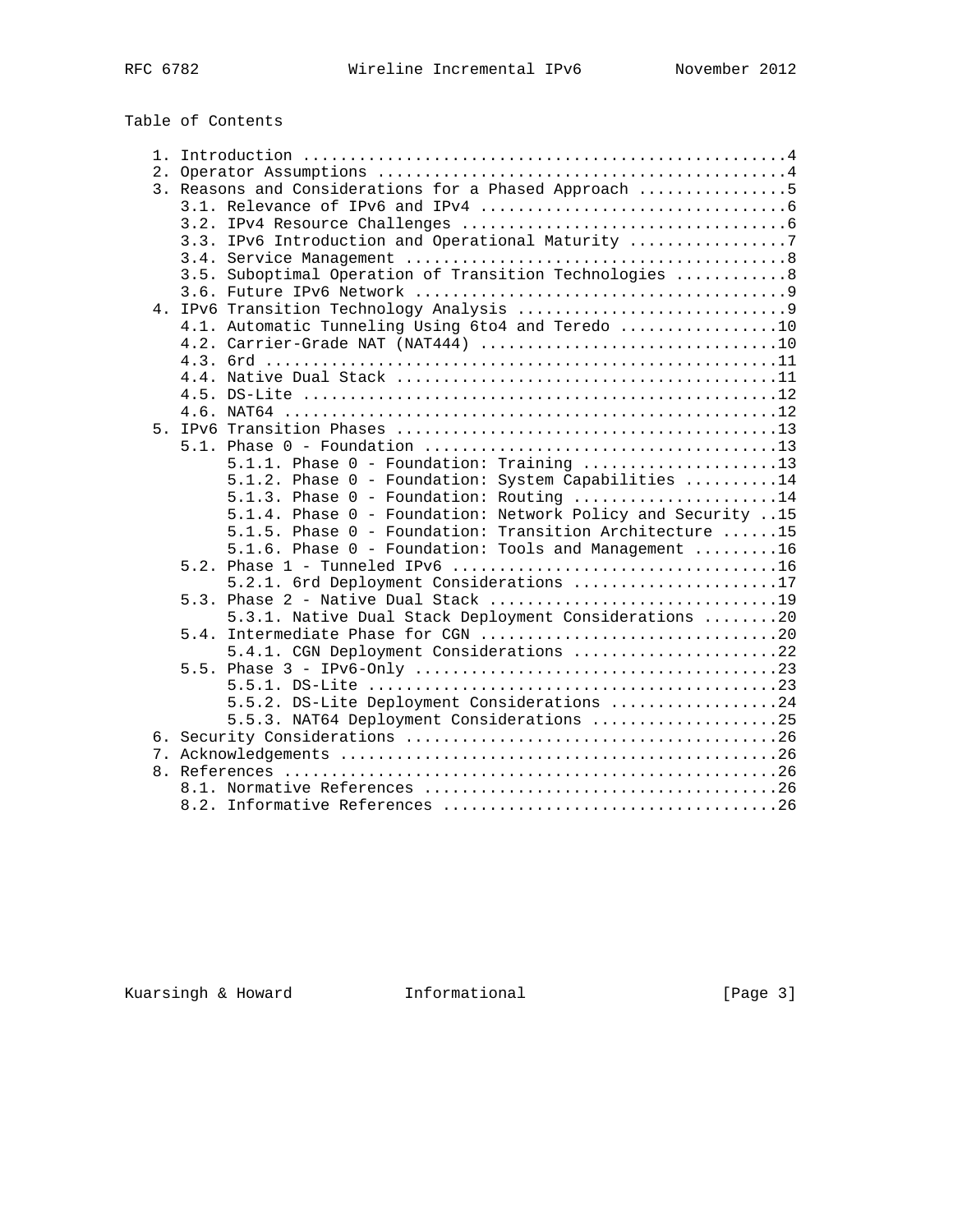# 1. Introduction

 This document sets out to help wireline operators in planning their IPv6 deployments while ensuring continued support for IPv6-incapable consumer devices and applications. This document identifies which technologies can be used incrementally to transition from IPv4-only to an IPv6-dominant environment with support for Dual Stack operation. The end state or goal for most operators will be IPv6-only, but the path to this final state will depend heavily on the amount of legacy equipment resident in end networks and management of long-tail IPv4-only content. Although no single plan will work for all operators, options listed herein provide a baseline that can be included in many plans.

 This document is intended for wireline environments that include cable, DSL, and/or fiber as the access method to the end consumer. This document attempts to follow the principles laid out in [RFC6180], which provides guidance on using IPv6 transition mechanisms. This document will focus on technologies that enable and mature IPv6 within the operator's network, but it will also include a cursory view of IPv4 connectivity continuance. This document will focus on transition technologies that are readily available in off-the-shelf Customer Premises Equipment (CPE) devices and commercially available network equipment.

2. Operator Assumptions

For the purposes of this document, the authors assume the following:

- The operator is considering deploying IPv6 or is in the process of deploying IPv6.
- The operator has a legacy IPv4 subscriber base that will continue to exist for a period of time.
- The operator will want to minimize the level of disruption to the existing and new subscribers.
- The operator may also want to minimize the number of technologies and functions that are needed to mediate any given set of subscribers' flows (overall preference for native IP flows).
- The operator is able to run Dual Stack in its own core network and is able to transition its own services to support IPv6.

Kuarsingh & Howard Informational [Page 4]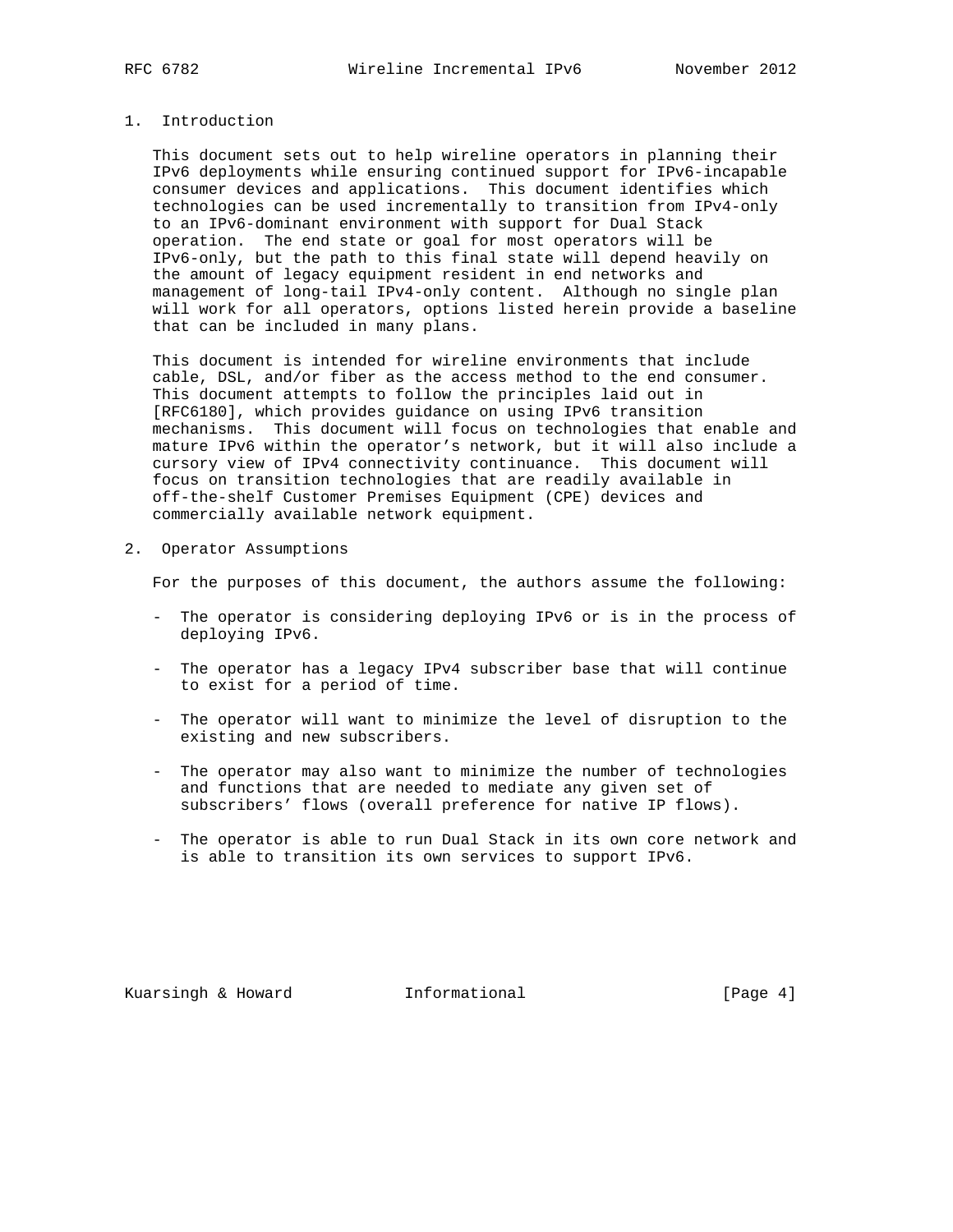Based on these assumptions, an operator will want to utilize technologies that minimize the need to tunnel, translate, or mediate flows to help optimize traffic flow and lower the cost impacts of transition technologies. Transition technology selections should be made to mediate the non-dominant IP family flows and allow native routing (IPv4 and/or IPv6) to forward the dominant traffic whenever possible. This allows the operator to minimize the cost of IPv6 transition technologies by minimizing the transition technology deployment size.

 An operator may also choose to prefer more IPv6-focused models where the use of transition technologies is based on an effort to enable IPv6 at the base layer as soon as possible. Some operators may want to promote IPv6 early on in the deployment and have IPv6 traffic perform optimally from the outset. This desire would need to be weighed against the cost and support impacts of such a choice and the quality of experience offered to subscribers.

3. Reasons and Considerations for a Phased Approach

 When faced with the challenges described in the introduction, operators may want to consider a phased approach when adding IPv6 to an existing subscriber base. A phased approach allows the operator to add in IPv6 while not ignoring legacy IPv4 connection requirements. Some of the main challenges the operator will face include the following:

- IPv4 exhaustion may occur long before all traffic is able to be delivered over IPv6, necessitating IPv4 address sharing.
- IPv6 will pose operational challenges, since some of the software is quite new and has had short run time in large production environments and organizations are also not acclimatized to supporting IPv6 as a service.
- Connectivity modes will move from IPv4-only to Dual Stack in the home, changing functional behaviors in the consumer network and increasing support requirements for the operator.
- Although IPv6 support on CPEs is a newer phenomenon, there is a strong push by operators and the industry as a whole to enable IPv6 on devices. As demand grows, IPv6 enablement will no longer be optional but will be necessary on CPEs. Documents like [RFC6540] provide useful tools in the short term to help vendors and implementors understand what "IPv6 support" means.

Kuarsingh & Howard Informational [Page 5]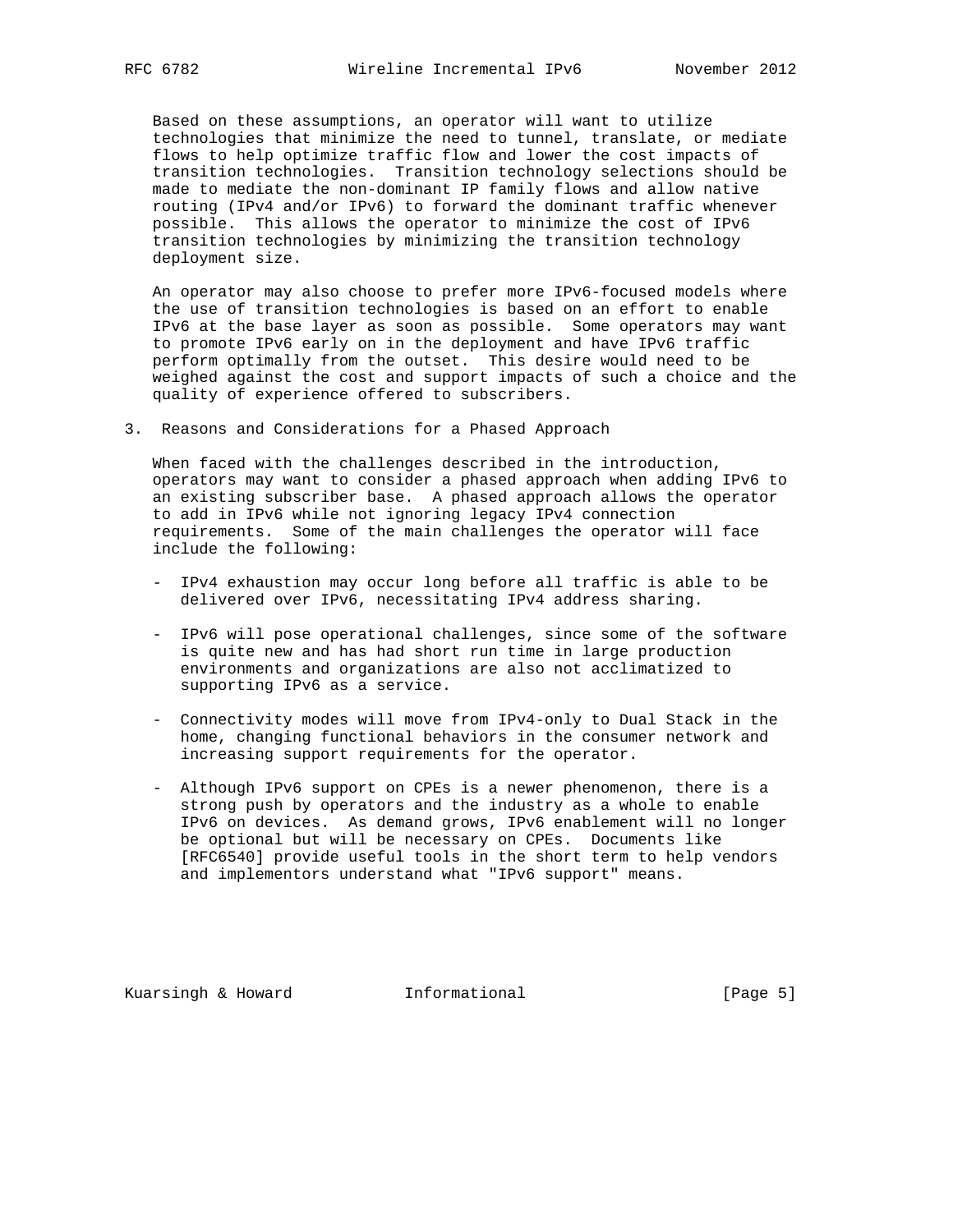These challenges will occur over a period of time, which means that the operator's plans need to address the ever-changing requirements of the network and subscriber demand. Although phases will be presented in this document, not all operators may need to enable each discrete phase. It is possible that characteristics in individual networks may allow certain operators to skip or jump to various phases.

# 3.1. Relevance of IPv6 and IPv4

 The delivery of high-quality unencumbered Internet service should be the primary goal for operators. With the imminent exhaustion of IPv4, IPv6 will offer the highest quality of experience in the long term. Even though the operator may be focused on IPv6 delivery, it should be aware that both IPv4 and IPv6 will play a role in the Internet experience during transition. The Internet is made of many interconnecting systems, networks, hardware, software, and content sources -- all of which will support IPv6 at different rates.

 Many subscribers use older operating systems and hardware that support IPv4-only operation. Internet subscribers don't buy IPv4 or IPv6 connections; they buy Internet connections, which demand the need to support both IPv4 and IPv6 for as long as the subscriber's home network demands such support. The operator may be able to leverage one or the other protocol to help bridge connectivity on the operator's network, but the home network will likely demand both IPv4 and IPv6 for some time.

3.2. IPv4 Resource Challenges

 Since connectivity to IPv4-only endpoints and/or content will remain common, IPv4 resource challenges are of key concern to operators. The lack of new IPv4 addresses for additional devices means that meeting the growth in demand of IPv4 connections in some networks will require address sharing.

 Networks are growing at different rates, including those in emerging markets and established networks based on the proliferation of Internet-based services and devices. IPv4 address constraints will likely affect many, if not most, operators at some point, increasing the benefits of IPv6. IPv4 address exhaustion is a consideration when selecting technologies that rely on IPv4 to supply IPv6 services, such as 6rd (IPv6 Rapid Deployment on IPv4 Infrastructures) [RFC5969]. Additionally, if native Dual Stack is considered by the operator, challenges related to IPv4 address exhaustion remain a concern.

Kuarsingh & Howard Informational [Page 6]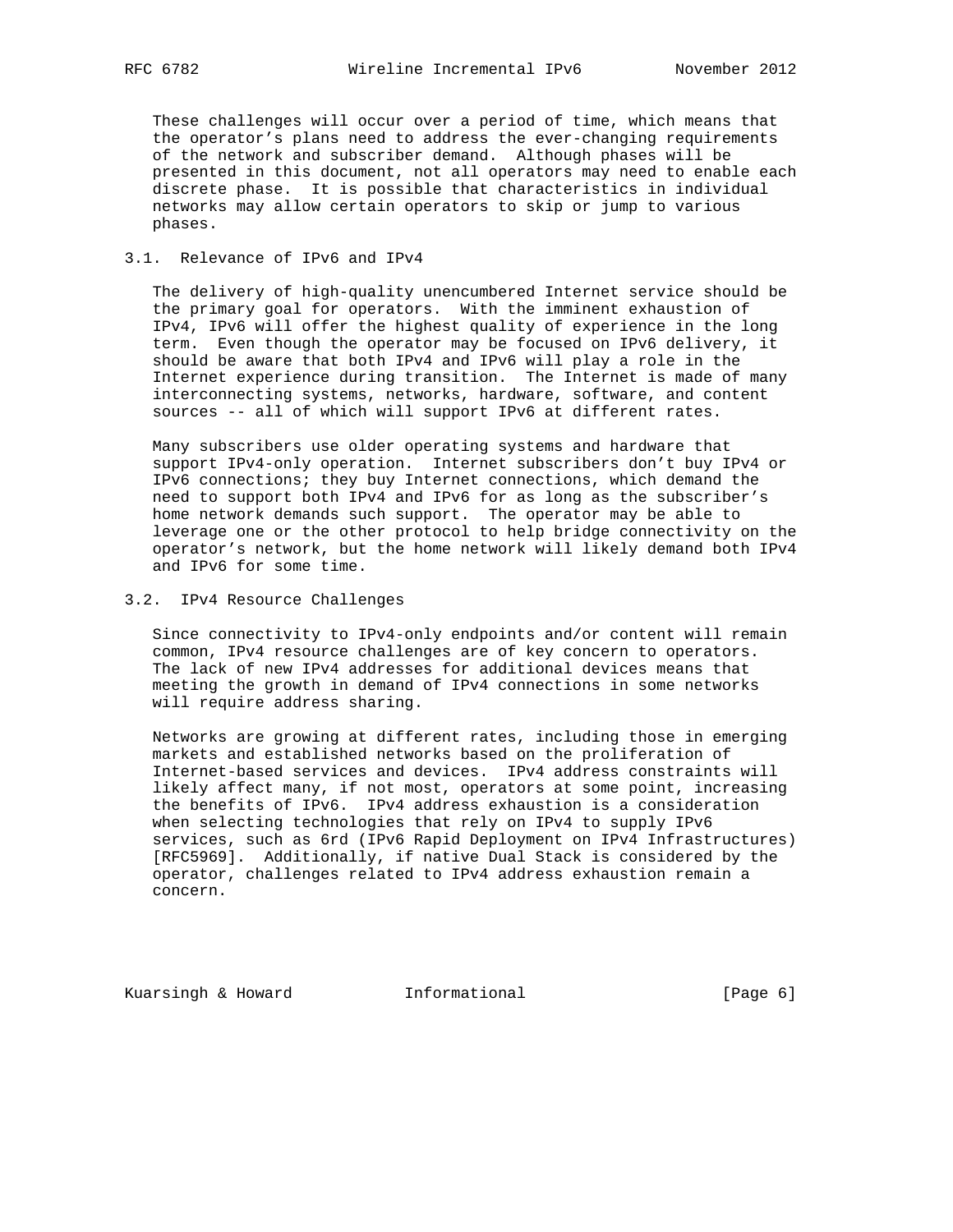Some operators may be able to reclaim small amounts of IPv4 addresses through addressing efficiencies in the network, although this will have few lasting benefits to the network and will not meet longer term connectivity needs. Secondary markets for IPv4 addresses have also begun to arise, but it's not well understood how this will complement overall demand for Internet growth. Address transfers will also be subject to market prices and transfer rules governed by the Regional Registries.

 The lack of new global IPv4 address allocations will therefore force operators to support some form of IPv4 address sharing and may impact technological options for transition once the operator runs out of new IPv4 addresses for assignment.

#### 3.3. IPv6 Introduction and Operational Maturity

 The introduction of IPv6 will require new operational practices. The IPv4 environment we have today was built over many years and matured by experience. Although many of these experiences are transferable from IPv4 to IPv6, new experience and practices specific to IPv6 will be needed.

 Engineering and operational staff will need to develop experience with IPv6. Inexperience may lead to early IPv6 deployment instability, and operators should consider this when selecting technologies for initial transition. Operators may not want to subject their mature IPv4 service to a "new IPv6" path initially while it may be going through growing pains. Dual Stack Lite (DS-Lite) [RFC6333] and NAT64 [RFC6146] are both technologies that require IPv6 to support connectivity to IPv4 endpoints or content over an IPv6-only access network.

 Further, some of these transition technologies are new and require refinement within running code. Deployment experience is required to expose bugs and stabilize software in production environments. Many supporting systems are also under development and have newly developed IPv6 functionality, including vendor implementations of DHCPv6, management tools, monitoring systems, diagnostic systems, and logging, along with other elements.

 Although the base technological capabilities exist to enable and run IPv6 in most environments, organizational experience is low. Until such time as each key technical member of an operator's organization can identify IPv6 and can understand its relevance to the IP service offering, how it operates, and how to troubleshoot it, the deployment needs to mature and may be subject to events that impact subscribers. This fact should not incline operators to delay their IPv6 deployment

Kuarsingh & Howard **Informational** [Page 7]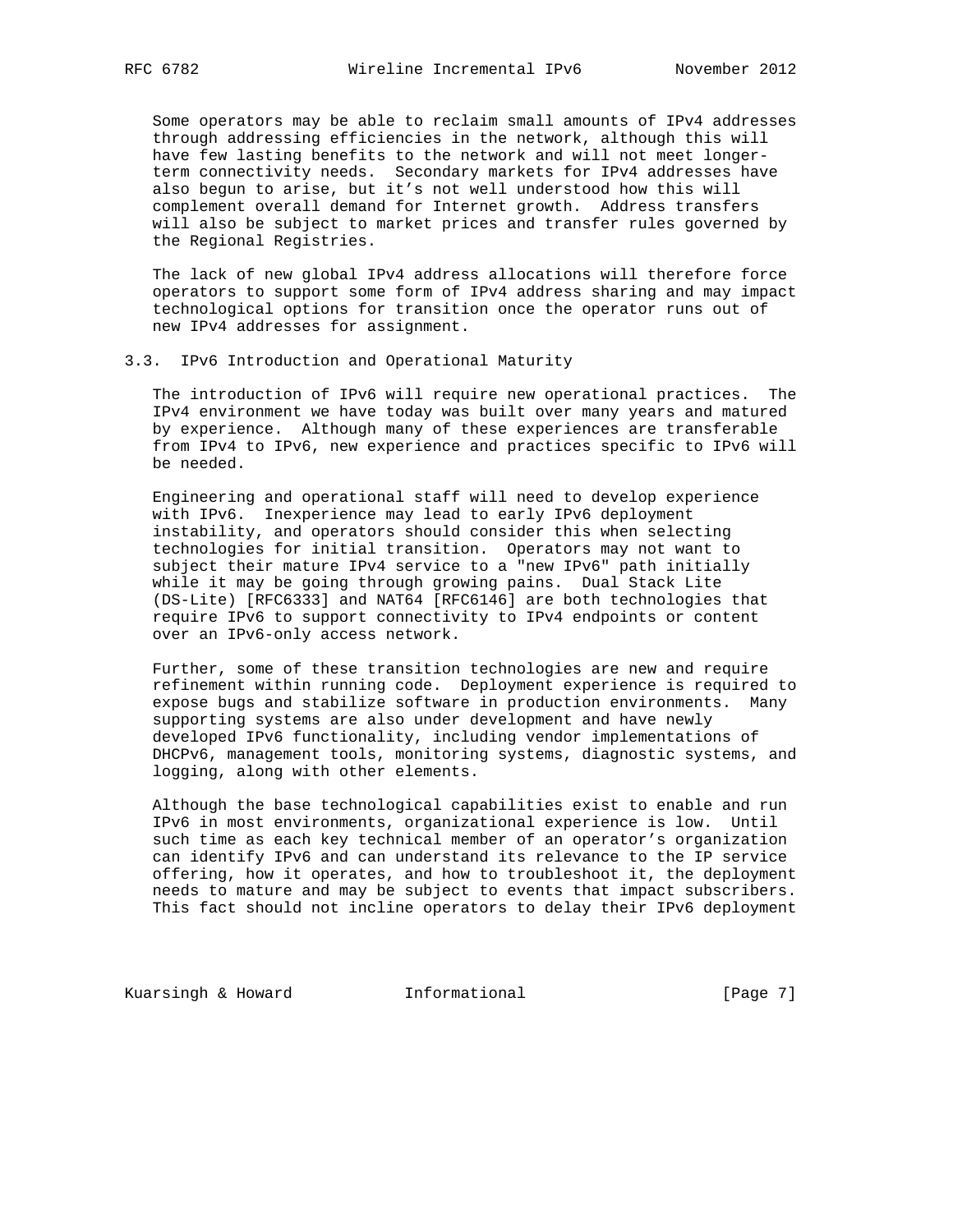but should drive them to deploy IPv6 sooner, to gain much-needed experience before IPv6 is the only viable way to connect new hosts to the network.

 It should also be noted that although many transition technologies may be new, and some code related to access environments may be new, there is a large segment of the networking fabric that has had IPv6 available for a long period of time and has had extended exposure in production. Operators may use this to their advantage by first enabling IPv6 in the core network and then working outward towards the subscriber edge.

#### 3.4. Service Management

 Services are managed within most networks and are often based on the gleaning and monitoring of IPv4 addresses assigned to endpoints. Operators will need to address such management tools, troubleshooting methods, and storage facilities (such as databases) to deal with not only new address types containing 128-bit IPv6 addresses [RFC2460] but often both IPv4 and IPv6 at the same time. Examination of address types, and recording delegated prefixes along with single address assignments, will likely require additional development.

 With any Dual Stack service -- whether native, 6rd-based, DS-Lite, NAT64, or some other service -- two address families may need to be managed simultaneously to help provide the full Internet experience. This would indicate that IPv6 management is not just a simple add-in but needs to be well integrated into the service management infrastructure. In the early transition phases, it's quite likely that many systems will be missed, and that IPv6 services will go unmonitored and impairments will go undetected.

 These issues may be worthy of consideration when selecting technologies that require IPv6 as the base protocol to deliver IPv4 connectivity. Instability of the IPv6 service in such a case would impact IPv4 services.

### 3.5. Suboptimal Operation of Transition Technologies

 Native delivery of IPv4 and IPv6 provides a solid foundation for delivery of Internet services to subscribers, since native IP paths are well understood and networks are often optimized to send such traffic efficiently. Transition technologies, however, may alter the normal path of traffic or reduce the path MTU, removing many network efficiencies built for native IP flows. Tunneling and translation devices may not be located on the most optimal path in line with the

Kuarsingh & Howard **Informational Informational** [Page 8]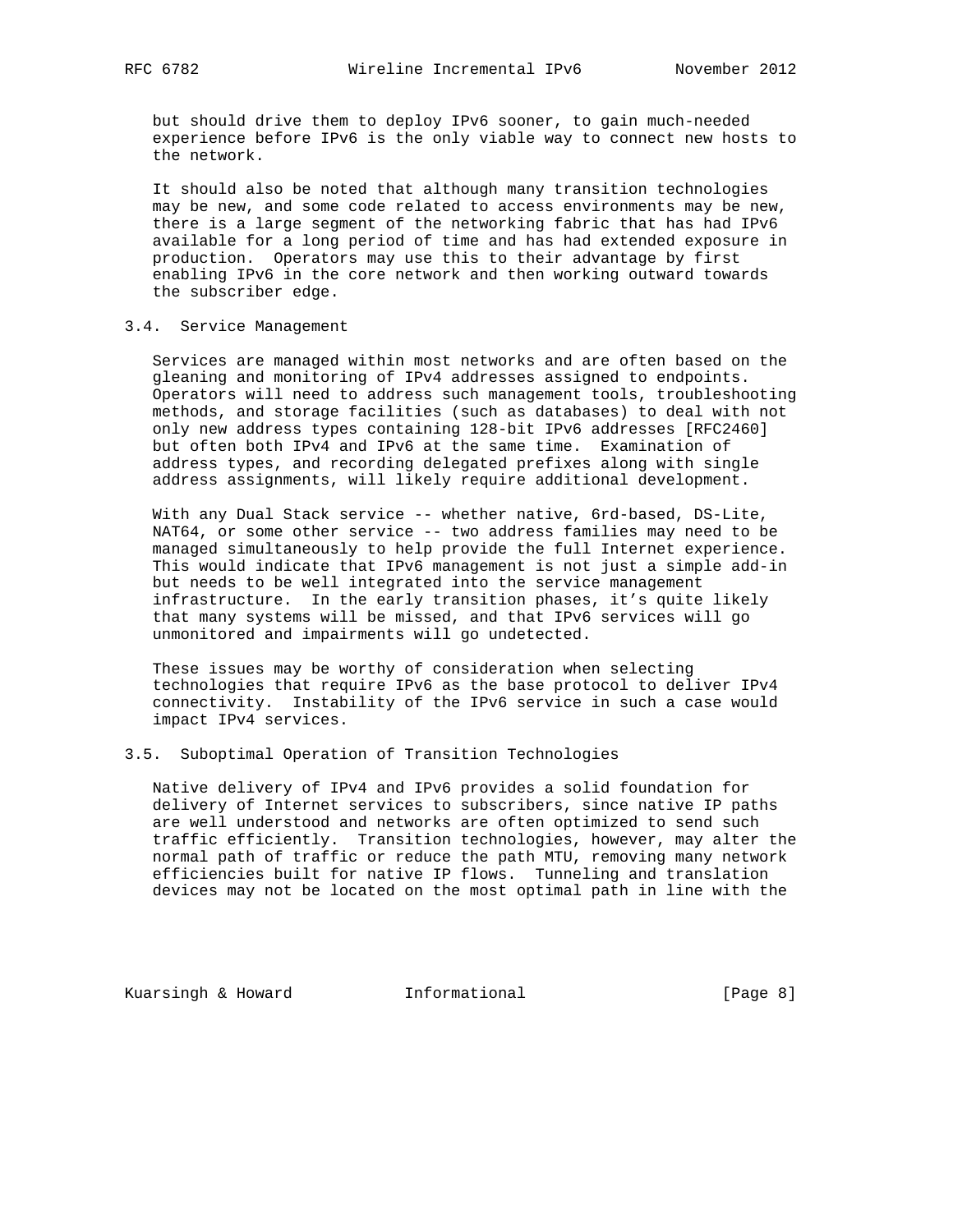natural traffic flow (based on route computation) and therefore may increase latency. These paths may also introduce additional points of failure.

 Generally, the operator will want to deliver native IPv6 as soon as possible and utilize transition technologies only when required. Transition technologies may be used to provide continued access to IPv4 via tunneling and/or translation or may be used to deliver IPv6 connectivity. The delivery of Internet or internal services should be considered by the operator, since supplying connections using a transition technology will reduce overall performance for the subscriber.

 When choosing between various transition technologies, operators should consider the benefits and drawbacks of each option. Some technologies, like Carrier-Grade NAT (CGN)/NAT444, utilize many existing addressing and management practices. Other options, such as DS-Lite and NAT64, remove the IPv4 addressing requirement to the subscriber premises device but require IPv6 to be operational and well supported.

### 3.6. Future IPv6 Network

 An operator should also be aware that longer-term plans may include IPv6-only operation in all or much of the network. The IPv6-only operation may be complemented by technologies such as NAT64 for long tail IPv4 content reach. This longer-term view may be distant to some but should be considered when planning out networks, addressing, and services. The needs and costs of maintaining two IP stacks will eventually become burdensome, and simplification will be desirable. Operators should plan for this state and not make IPv6 inherently dependent on IPv4, as this would unnecessarily constrain the network.

 Other design considerations and guidelines for running an IPv6 network should also be considered by the operator. Guidance on designing an IPv6 network can be found in [IPv6-DESIGN] and [IPv6-ICP-ASP-GUIDANCE].

4. IPv6 Transition Technology Analysis

 Operators should understand the main transition technologies for IPv6 deployment and IPv4 run-out. This document provides a brief description of some of the mainstream and commercially available options. This analysis is focused on the applicability of technologies to deliver residential services and less focused on commercial access, wireless, or infrastructure support.

Kuarsingh & Howard **Informational Informational** [Page 9]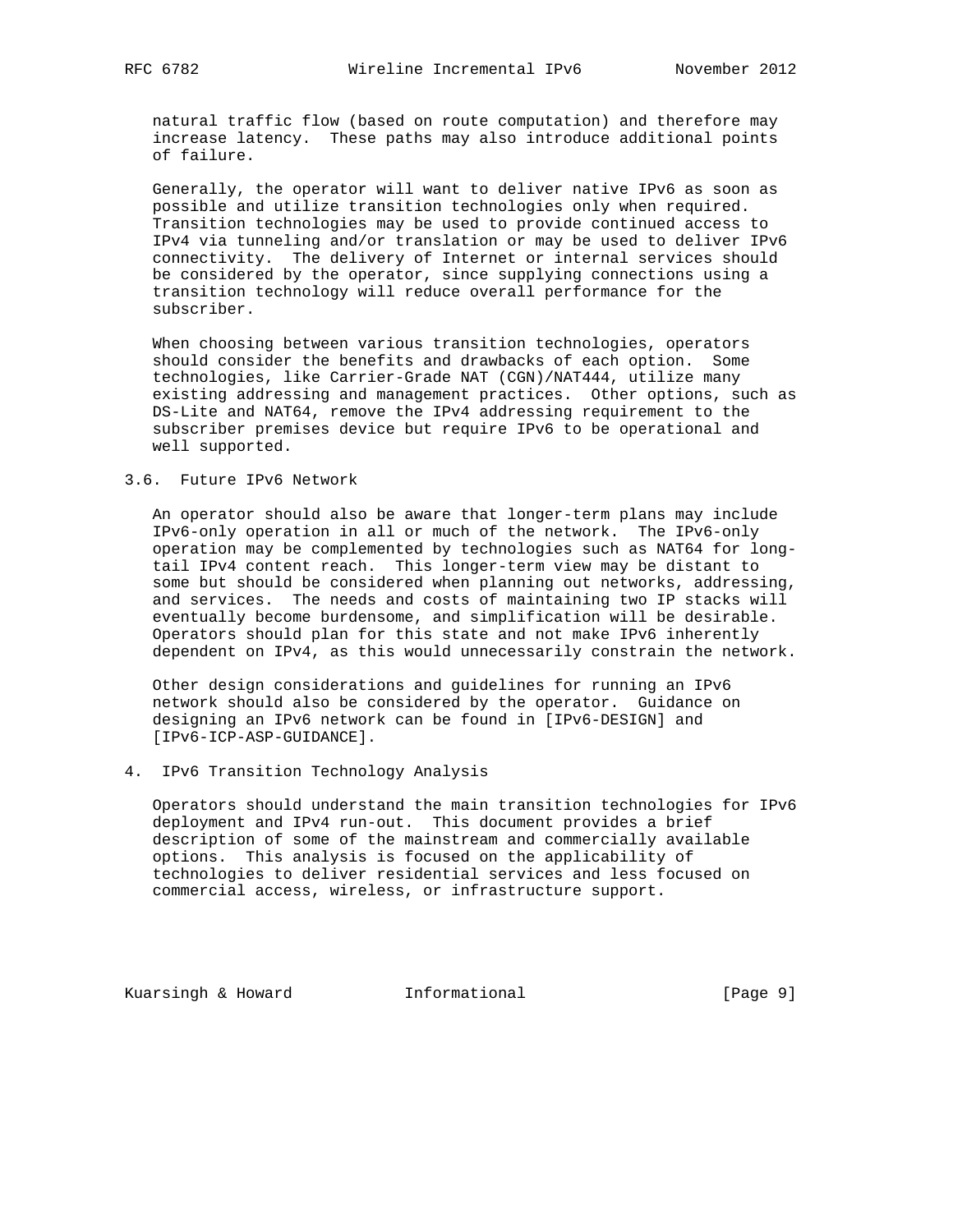This document focuses on those technologies that are commercially available and in deployment.

4.1. Automatic Tunneling Using 6to4 and Teredo

 Even when operators may not be actively deploying IPv6, automatic mechanisms exist on subscriber operating systems and CPE hardware. Such technologies include 6to4 [RFC3056], which is most commonly used with anycast relays [RFC3068]. Teredo [RFC4380] is also used widely by many Internet hosts.

 Documents such as [RFC6343] have been written to help operators understand observed problems with 6to4 deployments and provide guidelines on how to improve their performance. An operator may want to provide local relays for 6to4 and/or Teredo to help improve the protocol's performance for ambient traffic utilizing these IPv6 connectivity methods. Experiences such as those described in [COMCAST-IPv6-EXPERIENCES] show that local relays have proved beneficial to 6to4 protocol performance.

 Operators should also be aware of breakage cases for 6to4 if non-[RFC1918] addresses are used within CGN/NAT444 zones. Many off-the-shelf CPEs and operating systems may turn on 6to4 without a valid return path to the originating (local) host. This particular use case can occur if any space other than [RFC1918] is used, including Shared Address Space [RFC6598] or space registered to another organization (squat space). The operator can use 6to4 Provider Managed Tunnels (6to4-PMT) [RFC6732] or attempt to block 6to4 operation entirely by blocking the anycast ranges associated with [RFC3068].

4.2. Carrier-Grade NAT (NAT444)

 Carrier-Grade NAT (CGN), specifically as deployed in a NAT444 scenario [CGN-REQS], may prove beneficial for those operators who offer Dual Stack services to subscriber endpoints once they exhaust their pools of IPv4 addresses. CGNs, and address sharing overall, are known to cause certain challenges for the IPv4 service [RFC6269] [NAT444-IMPACTS] but may be necessary, depending on how an operator has chosen to deal with IPv6 transition and legacy IPv4 connectivity requirements.

 In a network where IPv4 address availability is low, CGN/NAT444 may provide continued access to IPv4 endpoints. Some of the advantages of using CGN/NAT444 include similarities in provisioning and

Kuarsingh & Howard **Informational** [Page 10]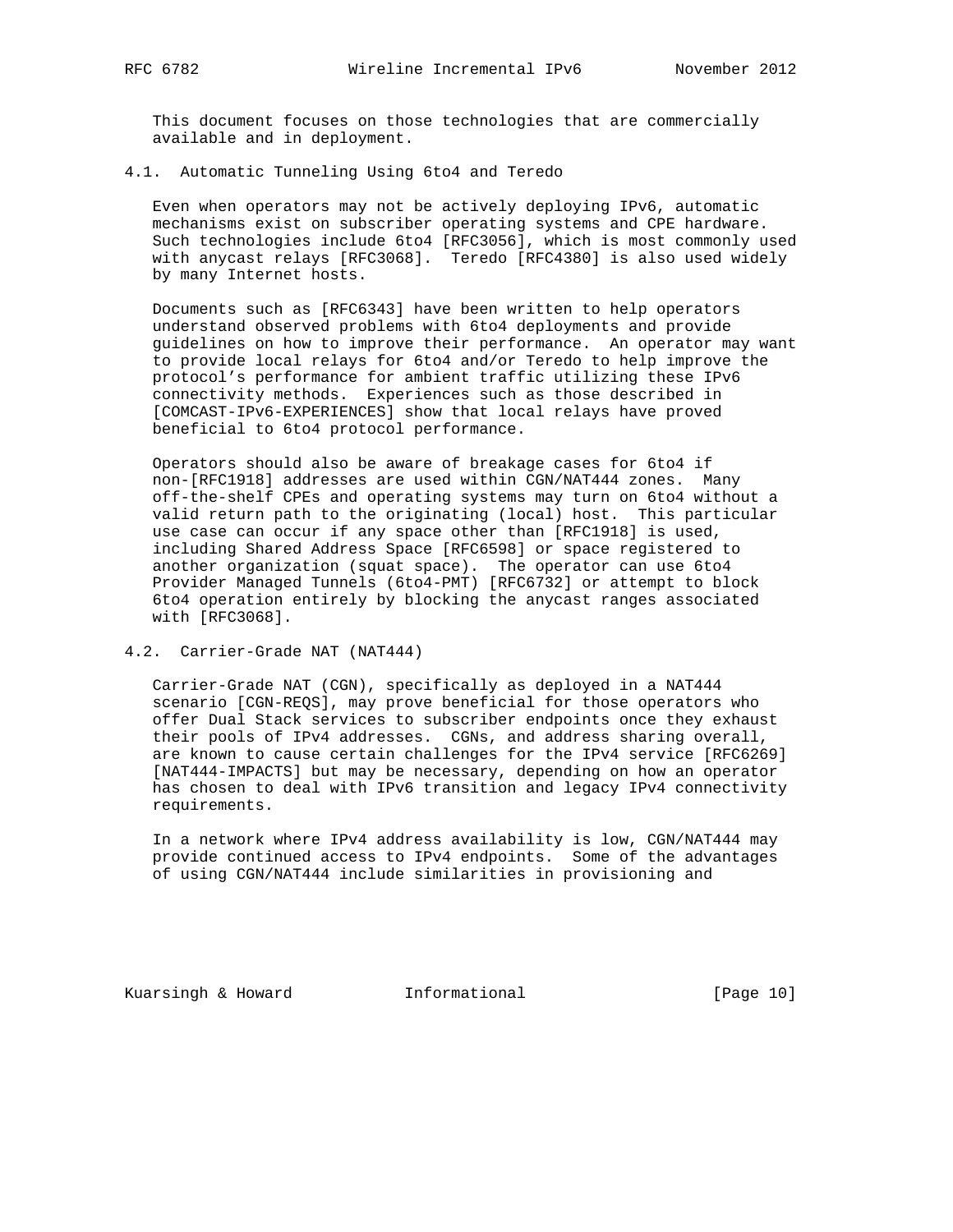activation models. IPv4 hosts in a CGN/NAT444 deployment will likely inherit the same addressing and management procedures as legacy IPv4 globally addressed hosts (i.e., DHCPv4, DNS (v4), TFTP, TR-069, etc.).

# 4.3. 6rd

 6rd [RFC5969] provides a way of offering IPv6 connectivity to subscriber endpoints when native IPv6 addressing on the access network is not yet possible. 6rd provides tunneled connectivity for IPv6 over the existing IPv4 path. As the access edge is upgraded and subscriber premises equipment is replaced, 6rd can be replaced by native IPv6 connectivity. 6rd can be delivered on top of a CGN/ NAT444 deployment, but this would cause all traffic to be subject to some type of transition technology.

 6rd may also be advantageous during the early transition period while IPv6 traffic volumes are low. During this period, the operator can gain experience with IPv6 in the core network and improve the operator's peering framework to match those of the IPv4 service. 6rd scales by adding relays to the operator's network. Another advantage of 6rd is that the operator does not need a DHCPv6 address assignment infrastructure and does not need to support IPv6 routing to the CPE to support a delegated prefix (as it's derived from the IPv4 address and other configuration parameters).

 Client support is required for 6rd operation and may not be available on deployed hardware. 6rd deployments may require the subscriber or operator to replace the CPE. 6rd will also require parameter configuration that can be powered by the operator through DHCPv4, manually provisioned on the CPE, or automatically provisioned through some other means. Manual provisioning would likely limit deployment scale.

# 4.4. Native Dual Stack

 Native Dual Stack is often referred to as the "gold standard" of IPv6 and IPv4 delivery. It is a method of service delivery that is already used in many existing IPv6 deployments. Native Dual Stack does, however, require that native IPv6 be delivered through the access network to the subscriber premises. This technology option is desirable in many cases and can be used immediately if the access network and subscriber premises equipment support native IPv6.

Kuarsingh & Howard **Informational** [Page 11]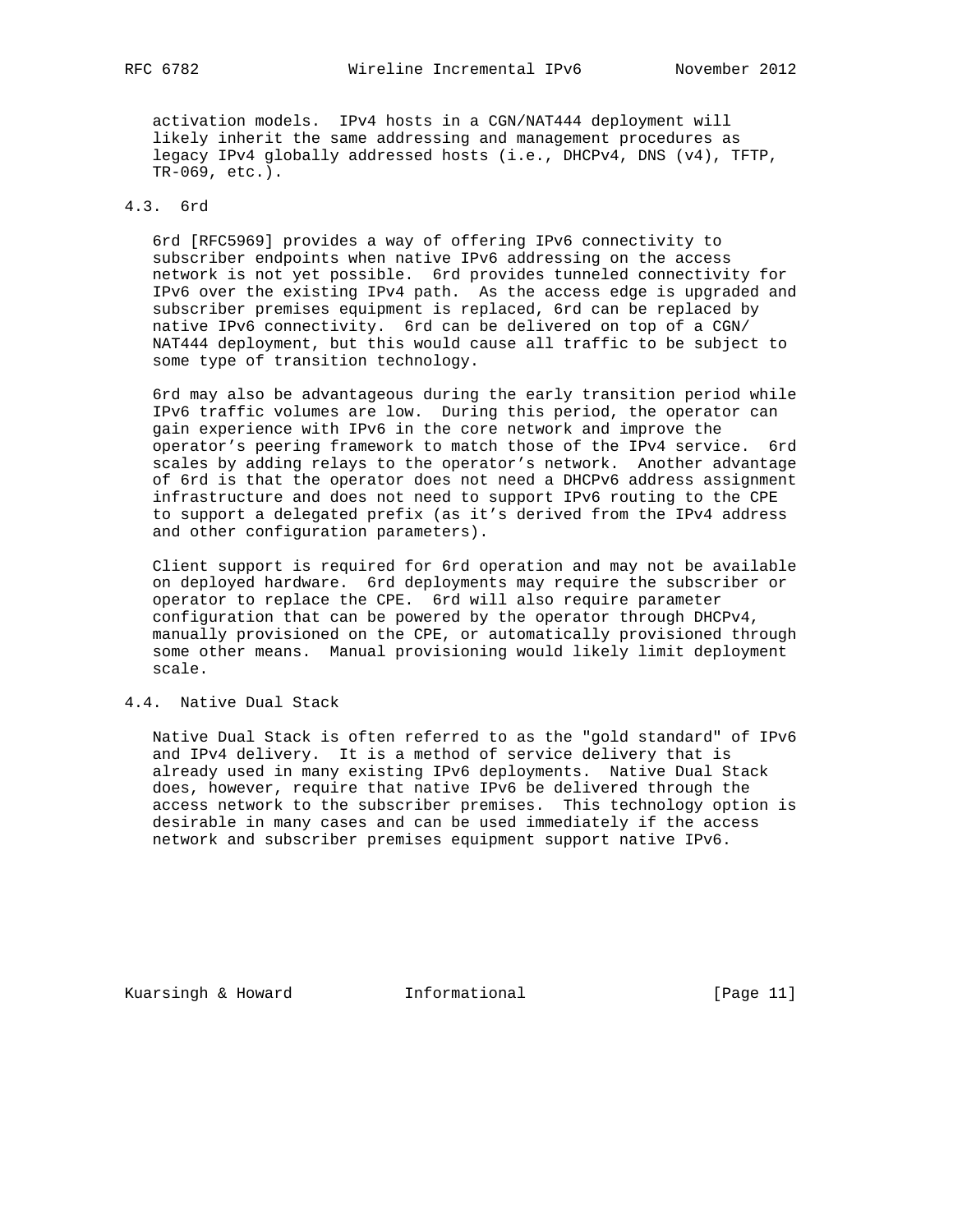An operator who runs out of IPv4 addresses to assign to subscribers will not be able to provide traditional native Dual Stack connectivity for new subscribers. In Dual Stack deployments where sufficient IPv4 addresses are not available, CGN/NAT444 can be used on the IPv4 path.

 Delivering native Dual Stack would require the operator's core and access networks to support IPv6. Other systems, like DHCP, DNS, and diagnostic/management facilities, need to be upgraded to support IPv6 as well. The upgrade of such systems may often be non-trivial and costly.

4.5. DS-Lite

 DS-Lite [RFC6333] is based on a native IPv6 connection model where IPv4 services are supported. DS-Lite provides tunneled connectivity for IPv4 over the IPv6 path between the subscriber's network device and a provider-managed gateway (Address Family Transition Router (AFTR)).

 DS-Lite can only be used where there is a native IPv6 connection between the AFTR and the CPE. This may mean that the technology's use may not be viable during early transition if the core or access network lacks IPv6 support. During the early transition period, a significant amount of content and services may by IPv4-only. Operators may be sensitive to this and may not want the newer IPv6 path to be the only bridge to IPv4 at that time, given the potential impact. The operator may also want to make sure that most of its internal services and a significant amount of external content are available over IPv6 before deploying DS-Lite. The availability of services on IPv6 would help lower the demand on the AFTRs.

 By sharing IPv4 addresses among multiple endpoints, like CGN/NAT444, DS-Lite can facilitate continued support of legacy IPv4 services even after IPv4 address run-out. There are some functional considerations to take into account with DS-Lite, such as those described in [NAT444-IMPACTS] and in [DSLITE-DEPLOYMENT].

 DS-Lite requires client support on the CPE to function. The ability to utilize DS-Lite will be dependent on the operator providing DS-Lite-capable CPEs or retail availability of the supported client for subscriber-acquired endpoints.

#### 4.6. NAT64

 NAT64 [RFC6146] provides the ability to connect IPv6-only connected clients and hosts to IPv4 servers without any tunneling. NAT64 requires that the host and home network support IPv6-only modes of

Kuarsingh & Howard **Informational** [Page 12]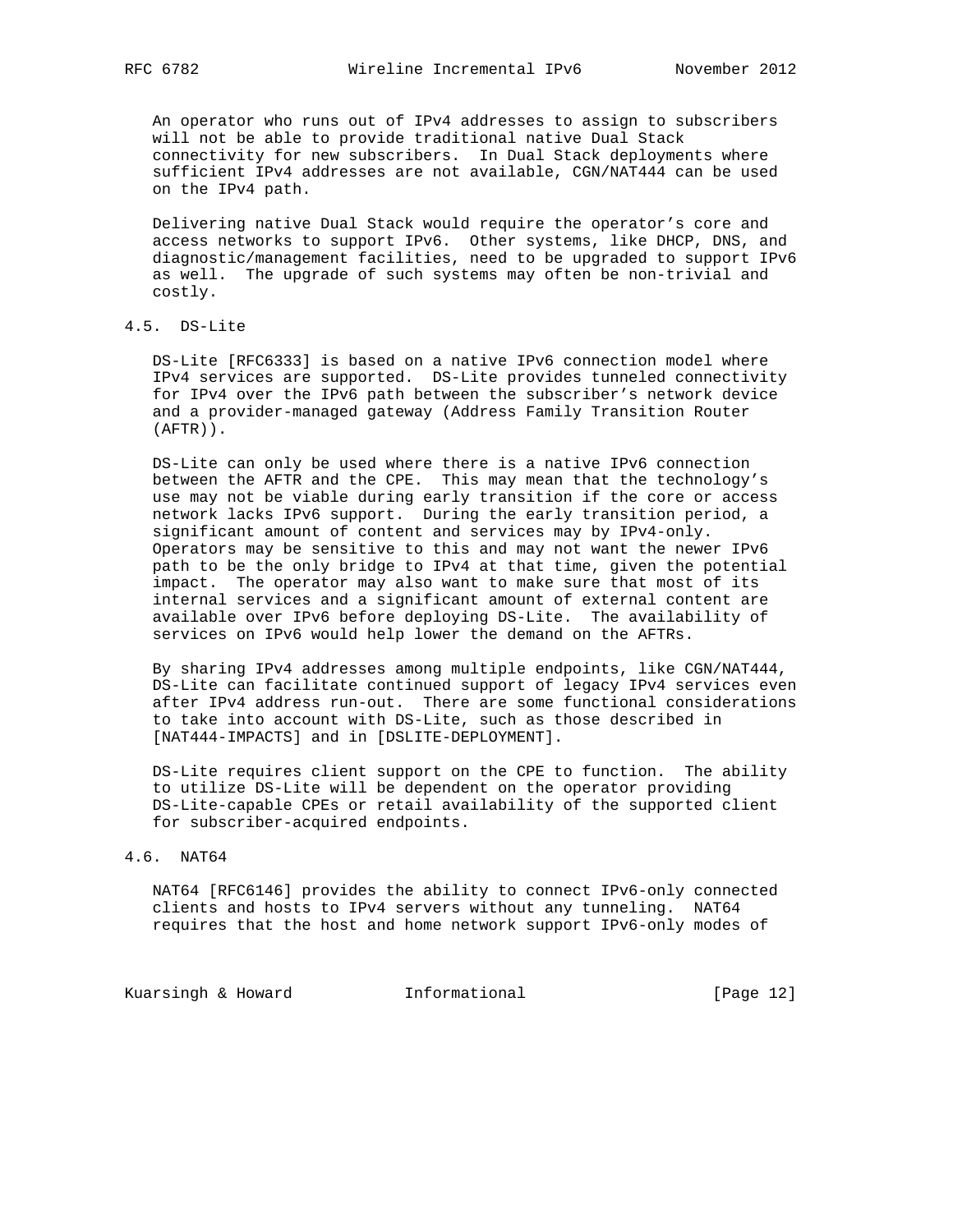operation. Home networks do not commonly contain equipment that is 100% IPv6-capable. It is also not anticipated that common home networks will be ready for IPv6-only operation for a number of years. However, IPv6-only networking can be deployed by early adopters or highly controlled networks [RFC6586].

 Viability of NAT64 will increase in wireline networks as consumer equipment is replaced by IPv6-capable versions. There are incentives for operators to move to IPv6-only operation, when feasible; these include the simplicity of a single-stack access network.

5. IPv6 Transition Phases

 The phases described in this document are not provided as a rigid set of steps but are considered a guideline that should be analyzed by operators planning their IPv6 transition. Operators may choose to skip steps based on technological capabilities within their specific networks (residential/corporate, fixed/mobile), their business development perspectives (which may affect the pace of migration towards full IPv6), or a combination thereof.

 The phases are based on the expectation that IPv6 traffic volume may initially be low, and operator staff will gain experience with IPv6 over time. As traffic volumes of IPv6 increase, IPv4 traffic volumes will decline (in percentage relative to IPv6), until IPv6 is the dominant address family used. Operators may want to keep the traffic flow for the dominant traffic class (IPv4 vs. IPv6) native to help manage costs related to transition technologies. The cost of using multiple technologies in succession to optimize each stage of the transition should also be compared against the cost of changing and upgrading subscriber connections.

 Additional guidance and information on utilizing IPv6 transition mechanisms can be found in [RFC6180]. Also, guidance on incremental CGN for IPv6 transition can be found in [RFC6264].

- 5.1. Phase 0 Foundation
- 5.1.1. Phase 0 Foundation: Training

 Training is one of the most important steps in preparing an organization to support IPv6. Most people have little experience with IPv6, and many do not even have a solid grounding in IPv4. The implementation of IPv6 will likely produce many challenges due to immature code on hardware, and the evolution of many applications and systems to support IPv6. To properly deal with these impending or current challenges, organizations must train their staff on IPv6.

Kuarsingh & Howard **Informational Informational** [Page 13]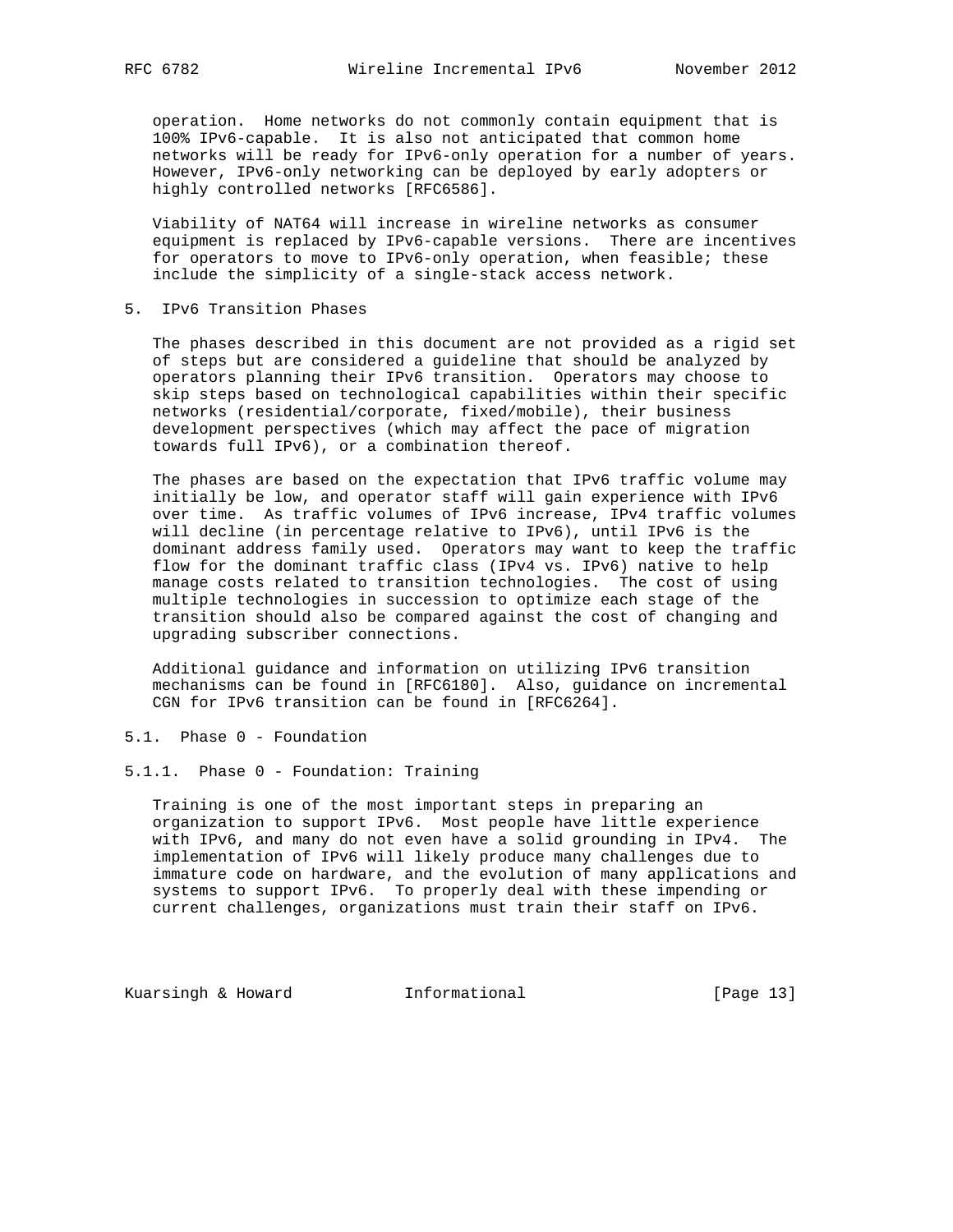Training should also be provided within reasonable timelines from the actual IPv6 deployment. This means the operator needs to plan in advance as it trains the various parts of its organization. New technology and engineering staff often receive little training because of their depth of knowledge but must at least be provided opportunities to read documentation, architectural white papers, and RFCs. Operations personnel who support the network and other systems need to be trained closer to the deployment timeframes so that they immediately use their newfound knowledge before forgetting.

 Subscriber support staff would require much more basic but large scale training, since many organizations have massive call centers to support the subscriber base. Tailored training will also be required for marketing and sales staff to help them understand IPv6 and build it into the product development and sales process.

5.1.2. Phase 0 - Foundation: System Capabilities

 An important component with any IPv6 network architecture and implementation is the assessment of the hardware and operating capabilities of the deployed equipment (and software). The assessment needs to be conducted irrespective of how the operator plans to transition its network. The capabilities of the install base will, however, impact what technologies and modes of operation may be supported and therefore what technologies can be considered for the transition. If some systems do not meet the needs of the operator's IPv6 deployment and/or transition plan, the operator may need to plan for replacement and/or upgrade of those systems.

5.1.3. Phase 0 - Foundation: Routing

 The network infrastructure will need to be in place to support IPv6. This includes the routed infrastructure, along with addressing principles, routing principles, peering policy, and related network functions. Since IPv6 is quite different from IPv4 in several ways, including the number of addresses that are made available, careful attention to a scalable and manageable architecture is needed. One such change is the notion of a delegated prefix, which deviates from the common single-address phenomenon in IPv4-only deployments. Deploying prefixes per CPE can load the routing tables and require a routing protocol or route gleaning to manage connectivity to the subscriber's network. Delegating prefixes can be of specific importance in access network environments where downstream subscribers often move between access nodes, raising the concern of frequent renumbering and/or managing movement of routed prefixes within the network (common in cable-based networks).

Kuarsingh & Howard **Informational** [Page 14]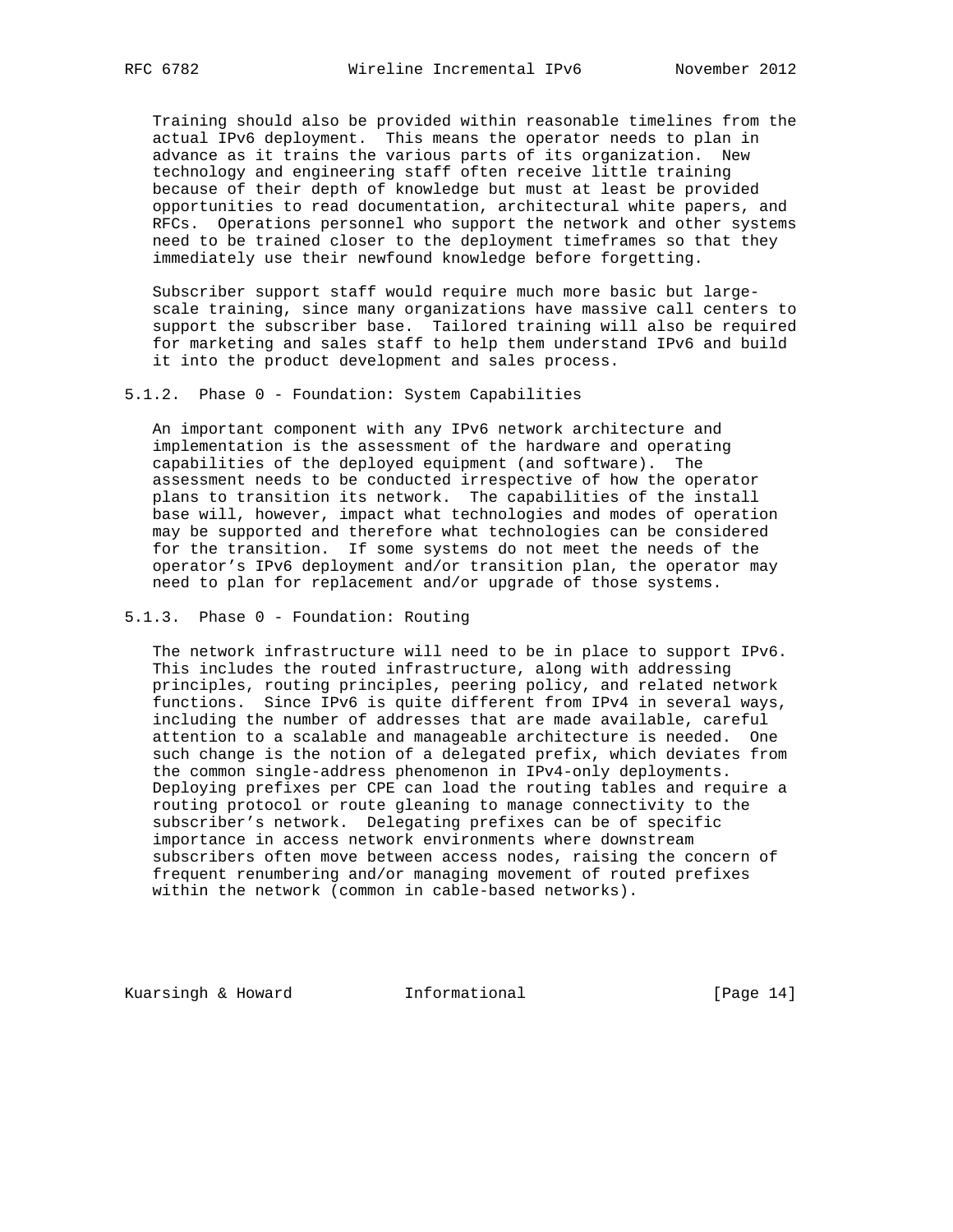5.1.4. Phase 0 - Foundation: Network Policy and Security

 Many, but not all, security policies will map easily from IPv4 to IPv6. Some new policies may be required for issues specific to IPv6 operation. This document does not highlight these specific issues but raises the awareness that they are to be taken into consideration and should be addressed when delivering IPv6 services. Other IETF documents, such as [RFC4942], [RFC6092], and [RFC6169], are excellent resources.

5.1.5. Phase 0 - Foundation: Transition Architecture

 Operators should plan out their transition architecture in advance (with room for flexibility) to help optimize how they will build out and scale their networks. Should operators consider multiple technologies, like CGN/NAT444, DS-Lite, NAT64, and 6rd, they may want to plan out where network resident equipment may be located and potentially choose locations that can be used for all functional roles (i.e., placement of a NAT44 translator, AFTR, NAT64 gateway, and 6rd relays). Although these functions are not inherently connected, additional management, diagnostic, and monitoring functions can be deployed alongside the transition hardware without the need to distribute these functions to an excessive or divergent number of locations.

 This approach may also prove beneficial if traffic patterns change rapidly in the future, as operators may need to evolve their transition infrastructure faster than originally anticipated. One such example may be the movement from a CGN/NAT44 model (Dual Stack) to DS-Lite. Since both traffic sets require a translation function (NAT44), synchronized pool management, routing, and management system positioning can allow rapid movement (the technological means to re-provision the subscriber notwithstanding).

 Operators should inform their vendors of what technologies they plan to support over the course of the transition to make sure the equipment is suited to support those modes of operation. This is important for both network gear and subscriber premises equipment.

 Operators should also plan their overall strategy to meet the target needs of an IPv6-only deployment. As traffic moves to IPv6, the benefits of only a single stack on the access network may eventually justify the removal of IPv4 for simplicity. Planning for this eventual model, no matter how far off this may be, will help operators embrace this end state when needed.

Kuarsingh & Howard **Informational** [Page 15]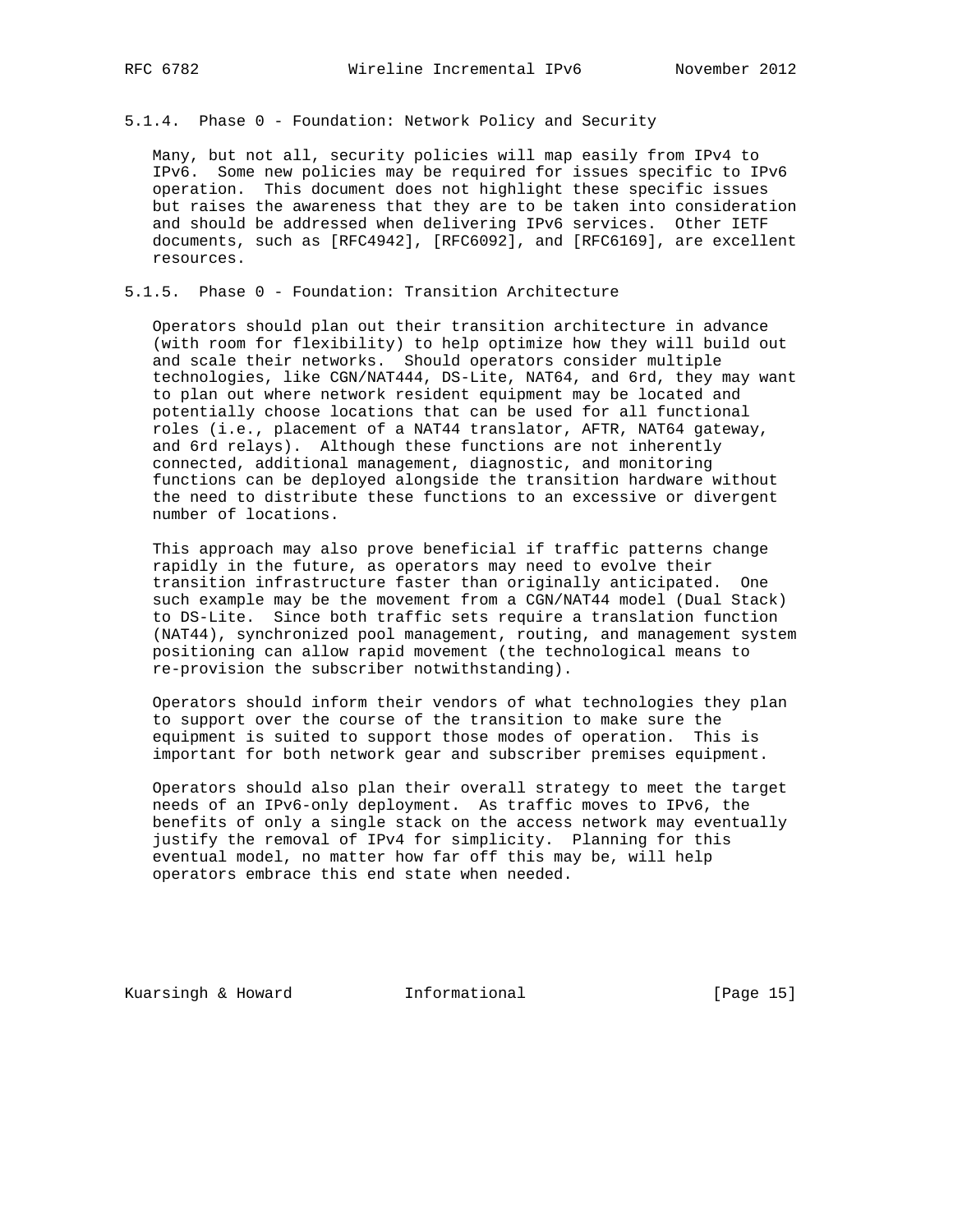#### 5.1.6. Phase 0 - Foundation: Tools and Management

 The operator should thoroughly analyze all provisioning and management systems to develop requirements for each phase. This will include concepts related to the 128-bit IPv6 address, the notation of an assigned IPv6 prefix (Prefix Delegation), and the ability to detect either or both address families when determining if a subscriber has full Internet service.

 If an operator stores usage information, this would need to be aggregated to include both IPv4 and IPv6 information as both address families are assigned to the same subscriber. Tools that verify connectivity may need to query the IPv4 and IPv6 addresses.

### 5.2. Phase 1 - Tunneled IPv6

 Tunneled access to IPv6 can be regarded as an early-stage transition option by operators. Many network operators can deploy native IPv6 from the access edge to the peering edge fairly quickly but may not be able to offer IPv6 natively to the subscriber edge device. During this period of time, tunneled access to IPv6 is a viable alternative to native IPv6. It is also possible that operators may be rolling out IPv6 natively to the subscriber edge, but the time involved may be long, due to logistics and other factors. Even while carefully rolling out native IPv6, operators can deploy relays for automatic tunneling technologies like 6to4 and Teredo. Where native IPv6 to the access edge is a longer-term project, operators can consider 6rd [RFC5969] as an option to offer in-home IPv6 access. Note that 6to4 and Teredo have different address selection [RFC6724] behaviors than 6rd. Additional guidelines on deploying and supporting 6to4 can be found in [RFC6343].

 The operator can deploy 6rd relays into the network and scale them as needed to meet the early subscriber needs of IPv6. Since 6rd requires the upgrade or replacement of CPE devices, the operator may want to ensure that the CPE devices support not just 6rd but native Dual Stack and other tunneling technologies, such as DS-Lite, if possible [IPv6-CE-RTR-REQS]. 6rd clients are becoming available in some retail channel products and within the original equipment manufacturer (OEM) market. Retail availability of 6rd is important, since not all operators control or have influence over what equipment is deployed in the consumer home network. The operator can support 6rd access with unmanaged devices using DHCPv4 Option 212 (OPTION\_6RD) [RFC5969].

Kuarsingh & Howard **Informational** [Page 16]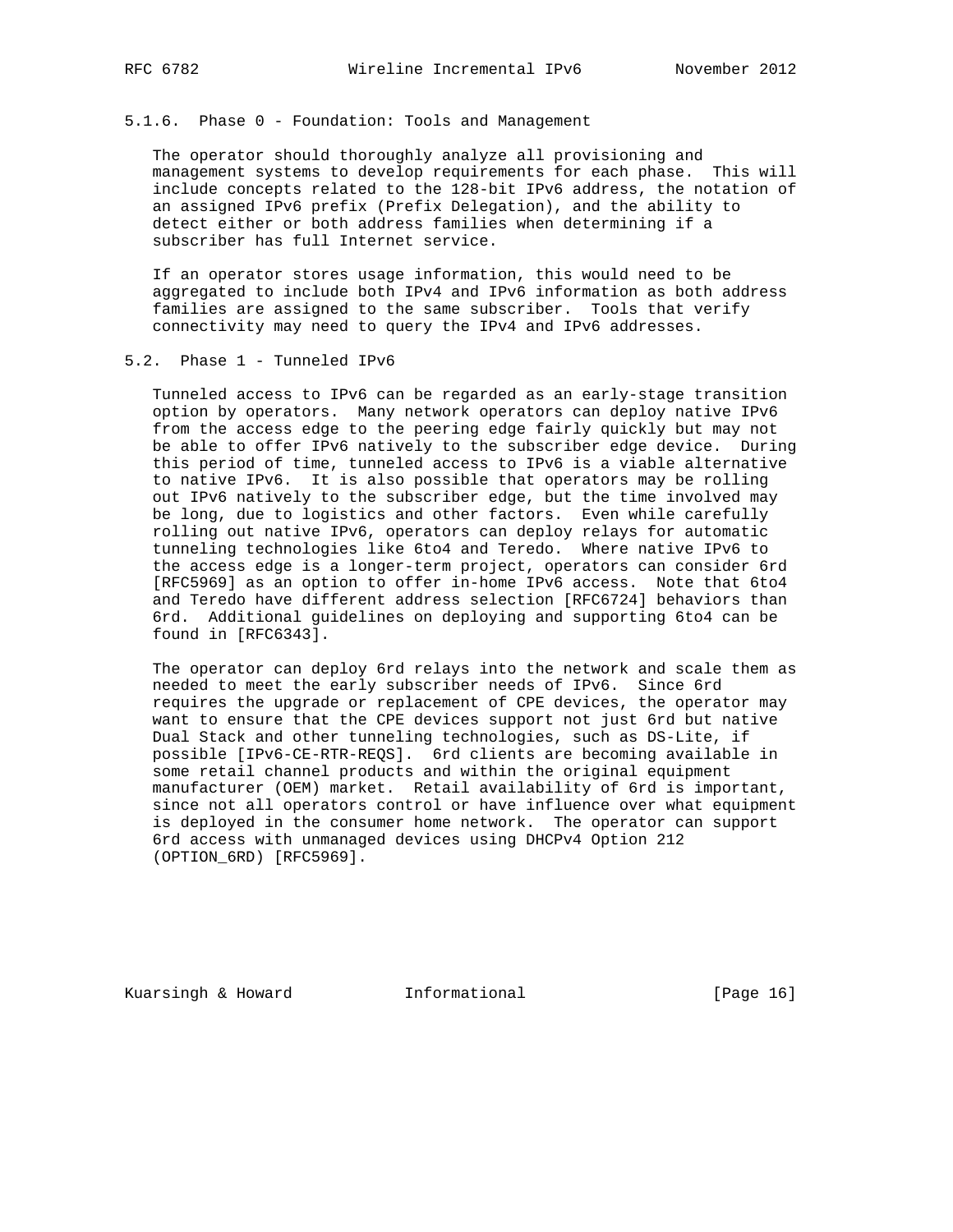

Figure 1: 6rd Basic Model

 6rd used as an initial transition technology also provides the added benefit of a deterministic IPv6 prefix based on the IPv4 assigned address. Many operational tools are available or have been built to identify what IPv4 (often dynamic) address was assigned to a subscriber CPE. So, a simple tool and/or method can be built to help identify the IPv6 prefix using the knowledge of the assigned IPv4 address.

 An operator may choose to not offer internal services over IPv6 if tunneled access to IPv6 is used, since some services generate a large amount of traffic. Such traffic may include video content, like IPTV. By limiting how much traffic is delivered over the 6rd connection (if possible), the operator can avoid costly and complex scaling of the relay infrastructure.

# 5.2.1. 6rd Deployment Considerations

 Deploying 6rd can greatly speed up an operator's ability to support IPv6 to the subscriber network if native IPv6 connectivity cannot be supplied. The speed at which 6rd can be deployed is highlighted in [RFC5569].

 The first core consideration is deployment models. 6rd requires the CPE (6rd client) to send traffic to a 6rd relay. These relays can share a common anycast address or can use unique addresses. Using an anycast model, the operator can deploy all the 6rd relays using the same IPv4 interior service address. As the load increases on the deployed relays, the operator can deploy more relays into the network. The one drawback is that it may be difficult to manage the traffic volume among additional relays, since all 6rd traffic will find the nearest (in terms of IGP cost) relay. The use of multiple relay addresses can help provide more control but has the disadvantage of being more complex to provision. Subsets of CPEs

Kuarsingh & Howard **Informational** [Page 17]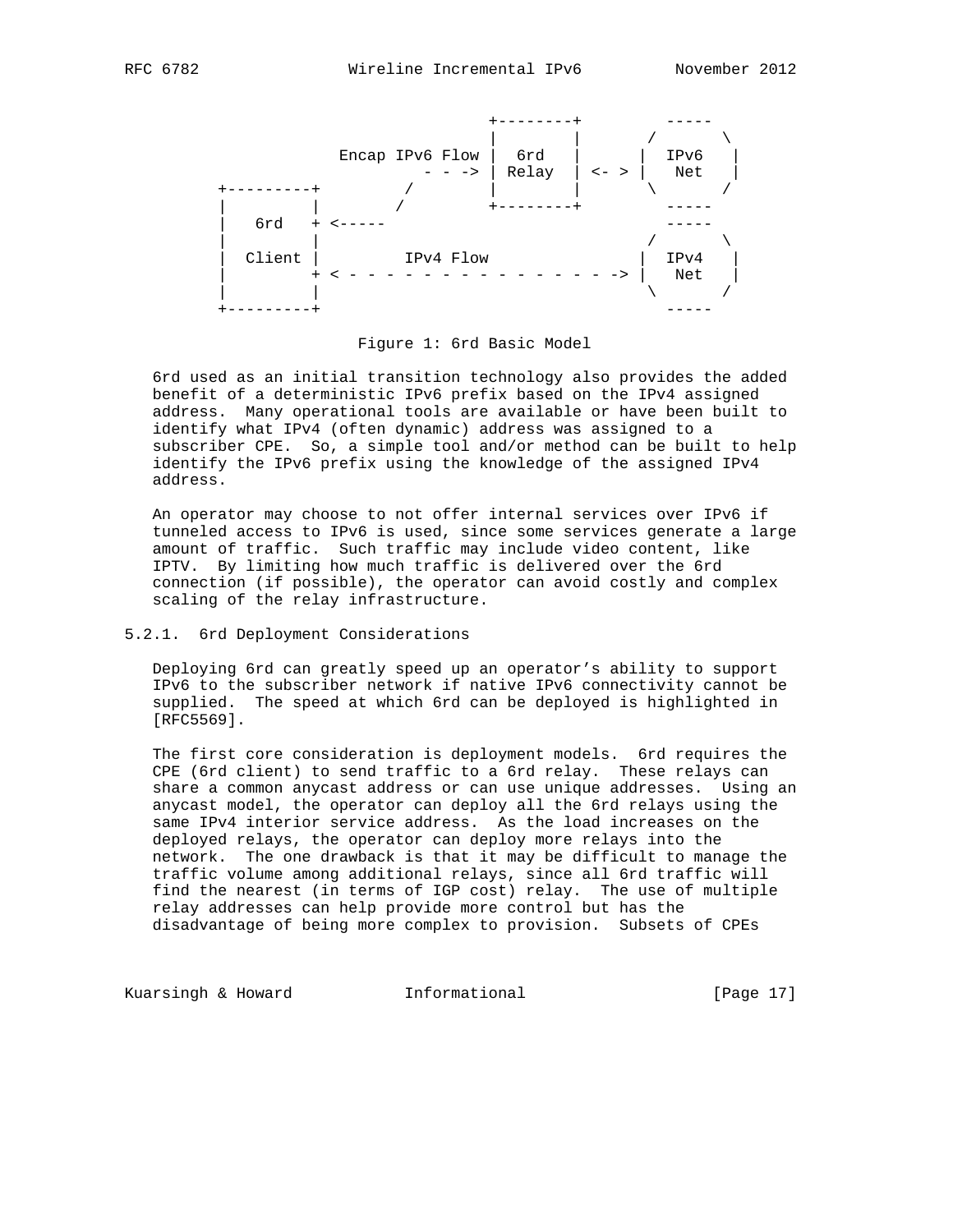across the network will require and contain different relay information. An alternative approach is to use a hybrid model using multiple anycast service IP addresses for clusters of 6rd relays, should the operator anticipate massive scaling of the environment. Thus, the operator has multiple vectors by which to scale the service.



Figure 2: 6rd Multiple IPv4 Service Address Model

 +--------+ | | IPv4 Addr.X | 6rd | - - - > | Relay | +-----------+ / | | | Client A  $|- - - -$  +-----------+ Common (Anycast) IPv4 Service Addresses +-----------+ | Client B | - - - +--------+ +-----------+ \ | | - - - > | 6rd | IPv4 Addr.X | Relay | | | +--------+



 Provisioning of the 6rd endpoints is affected by the deployment model chosen (i.e., anycast vs. specific service IP addresses). Using multiple IP addresses may require more planning and management, as subscriber equipment will have different sets of data to be

Kuarsingh & Howard **Informational** [Page 18]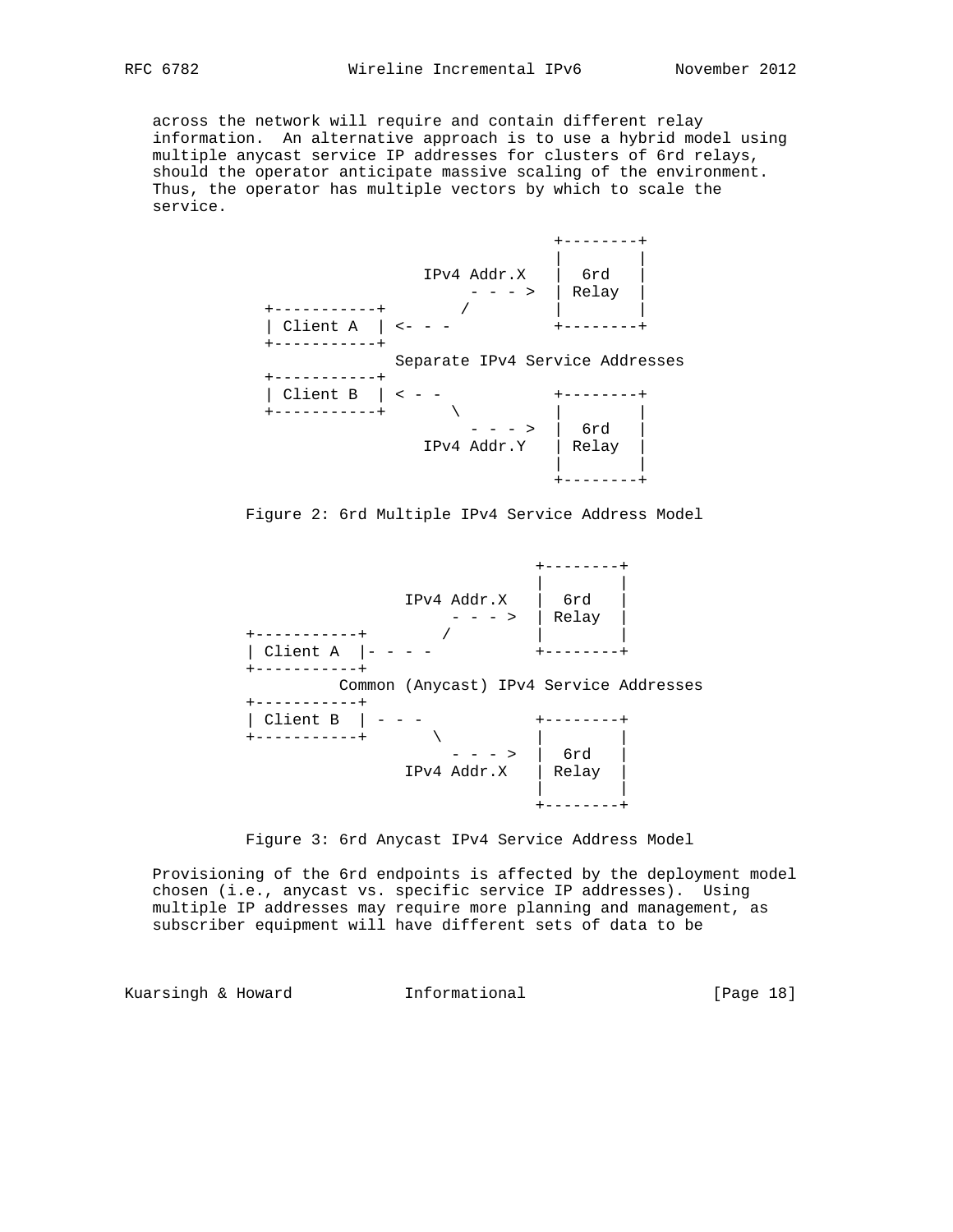provisioned into the devices. The operator may use DHCPv4, manual provisioning, or other mechanisms to provide parameters to subscriber equipment.

 If the operator manages the CPE, support personnel will need tools able to report the status of the 6rd tunnel. Usage information can be collected on the operator edge, but if source/destination flow details are required, data must be collected after the 6rd relay (the IPv6 side of the connection).

 6rd [RFC5969], like any tunneling option, is subject to a reduced MTU, so operators need to plan to manage this type of environment.

|        | IPv4 Encapsulation<br>$- - +$ |       |                    |
|--------|-------------------------------|-------|--------------------|
| 6rd    |                               | 6rd   |                    |
|        | IPv6 Packet                   | Relay | IPv6 Packet        |
| Client |                               |       | ᄉ                  |
|        | ᄉ                             |       |                    |
|        |                               |       |                    |
|        | IPv4 (Tools/Mqmt)             |       | IPv6 Flow Analysis |

Figure 4: 6rd Tools and Flow Management

# 5.3. Phase 2 - Native Dual Stack

 Either as a follow-up phase to "tunneled IPv6" or as an initial step, the operator may deploy native IPv6 down to the CPEs. This phase would then allow both IPv6 and IPv4 to be natively accessed by the subscriber home network without translation or tunneling. The native Dual Stack phase can be rolled out across the network while the tunneled IPv6 service remains operational, if used. As areas begin to support native IPv6, subscriber home equipment will generally prefer using the IPv6 addresses derived from the delegated IPv6 prefix versus tunneling options as defined in [RFC6724], such as 6to4 and Teredo. Specific care is needed when moving to native Dual Stack from 6rd, as documented in [6rd-SUNSETTING].

 Native Dual Stack is the best option at this point in the transition and should be sought as soon as possible. During this phase, the operator can confidently move both internal and external services to IPv6. Since there are no translation devices needed for this mode of operation, it transports both protocols (IPv6 and IPv4) efficiently within the network.

Kuarsingh & Howard **Informational** [Page 19]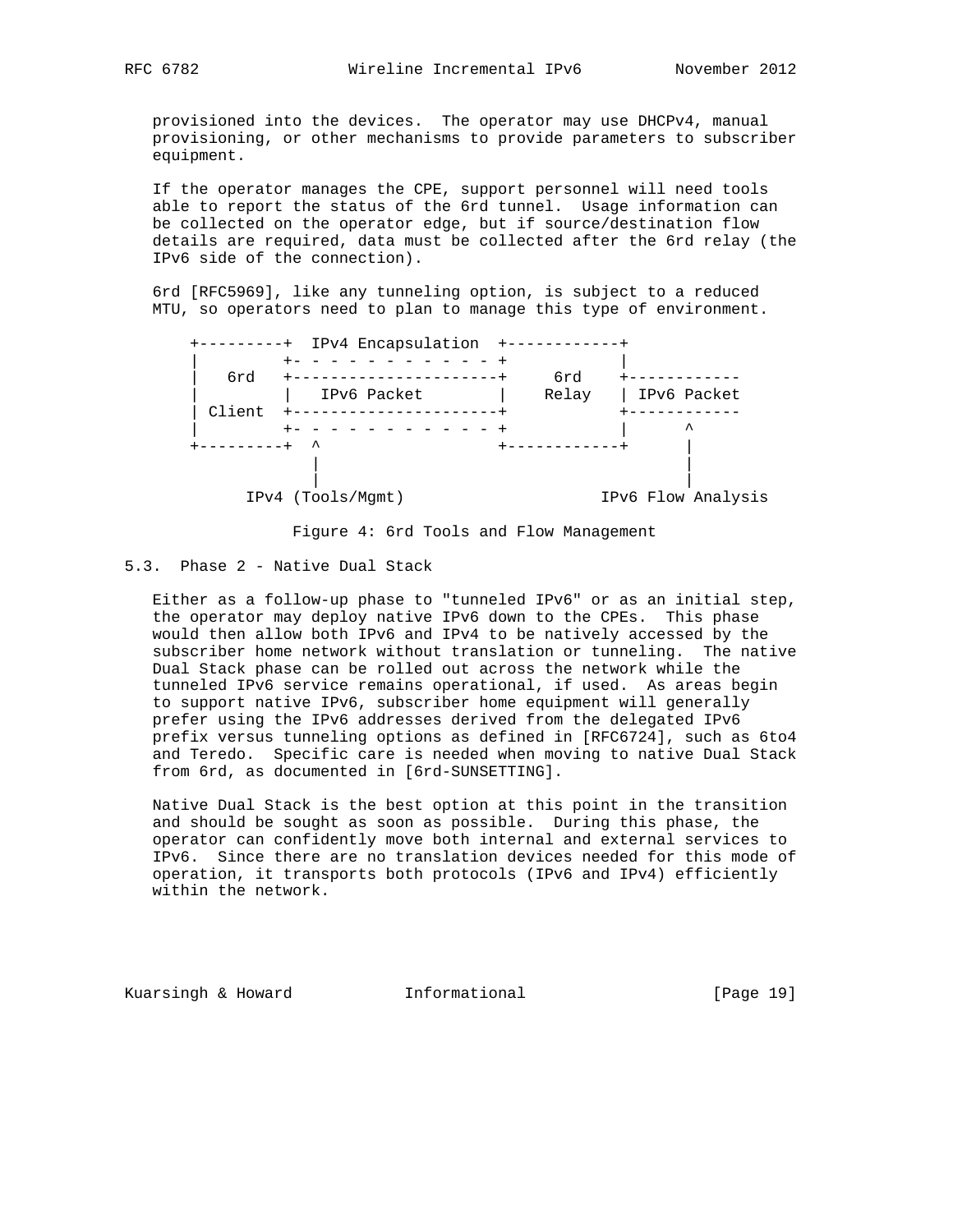#### 5.3.1. Native Dual Stack Deployment Considerations

 Native Dual Stack is a very desirable option for the IPv6 transition, if feasible. The operator must enable IPv6 on the network core and peering edge before attempting to turn on native IPv6 services. Additionally, provisioning and support systems such as DHCPv6, DNS, and other functions that support the subscriber's IPv6 Internet connection need to be in place.

 The operator must treat IPv6 connectivity with the same operational importance as IPv4. A poor IPv6 service may be worse than not offering an IPv6 service at all, as it will negatively impact the subscriber's Internet experience. This may cause users or support personnel to disable IPv6, limiting the subscriber from the benefits of IPv6 connectivity as network performance improves. New code and IPv6 functionality may cause instability at first. The operator will need to monitor, troubleshoot, and resolve issues promptly.

 Prefix assignment and routing are new for common residential services. Prefix assignment is straightforward (DHCPv6 using Identity Associations for Prefix Delegation (IA\_PDs)), but installation and propagation of routing information for the prefix, especially during access layer instability, are often poorly understood. The operator should develop processes for renumbering subscribers who move to new access nodes.

 Operators need to keep track of the dynamically assigned IPv4 address along with the IPv6 address and prefix. Any additional dynamic elements, such as auto-generated host names, need to be considered and planned for.

#### 5.4. Intermediate Phase for CGN

 Acquiring more IPv4 addresses is already challenging, if not impossible; therefore, address sharing may be required on the IPv4 path of a Dual Stack deployment. The operator may have a preference to move directly to a transition technology such as DS-Lite [RFC6333] or may use Dual Stack with CGN/NAT444 to facilitate IPv4 connections.

 CGN/NAT444 requires IPv4 addressing between the subscriber premises equipment and the operator's translator; this may be facilitated by shared addresses [RFC6598], private addresses [RFC1918], or another address space. CGN/NAT444 is only recommended to be used alongside

Kuarsingh & Howard **Informational** [Page 20]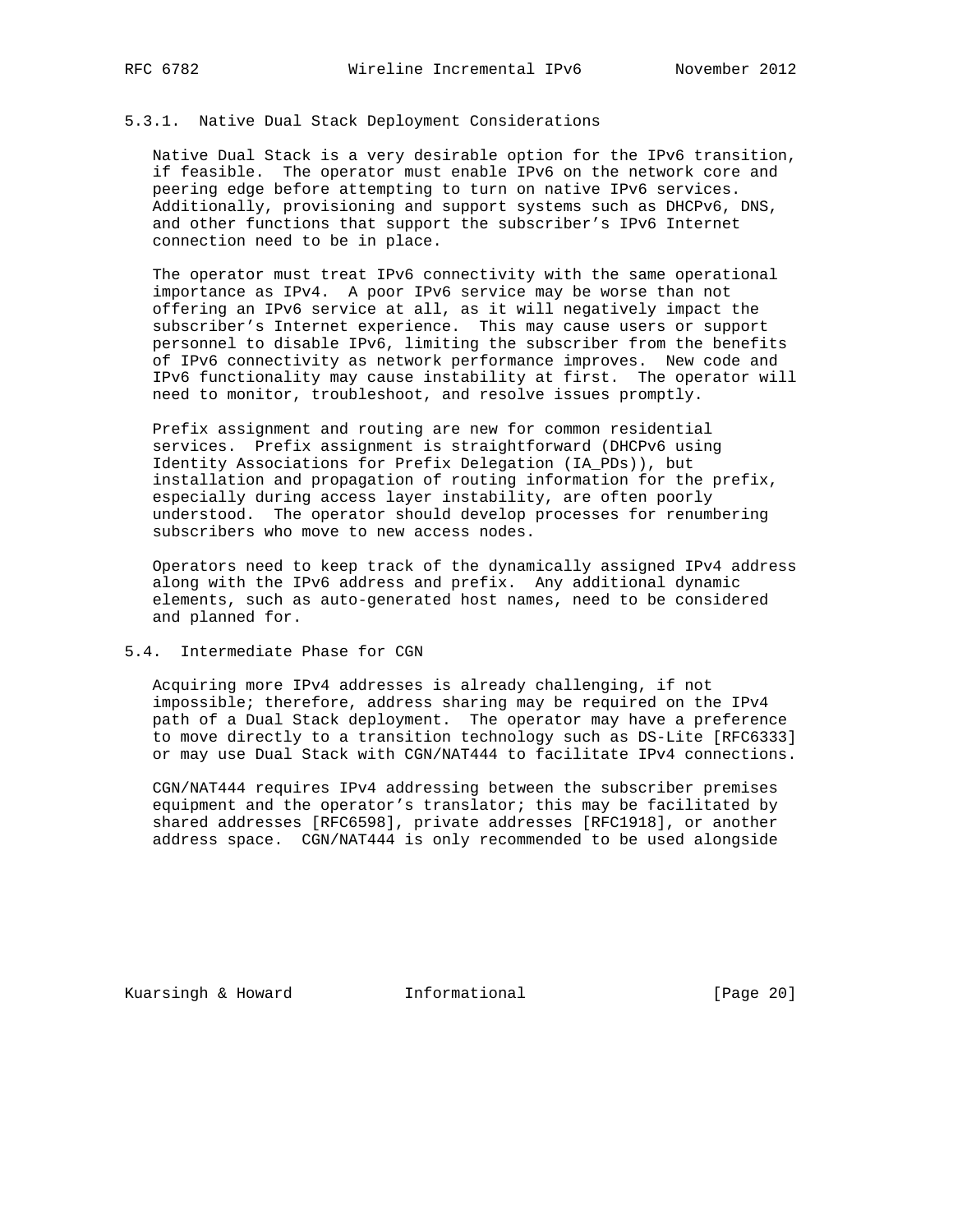IPv6 in a Dual Stack deployment and not on its own. Figure 5 provides a comparative view of a traditional IPv4 path versus one that uses CGN/NAT444.



Figure 5: Overlay CGN Deployment

 In the case of native Dual Stack, CGN/NAT444 can be used to assist in extending connectivity for the IPv4 path while the IPv6 path remains native. For endpoints operating in an IPv6+CGN/NAT444 model, the native IPv6 path is available for higher-quality connectivity, helping host operation over the network. At the same time, the CGN path may offer less than optimal performance. These points are also true for DS-Lite.



Figure 6: Dual Stack with CGN

 CGN/NAT444 deployments may make use of a number of address options, which include [RFC1918] or Shared Address Space [RFC6598]. It is also possible that operators may use part of their own Regional Internet Registry (RIR) assigned address space for CGN zone addressing if [RFC1918] addresses pose technical challenges in their

Kuarsingh & Howard **Informational** [Page 21]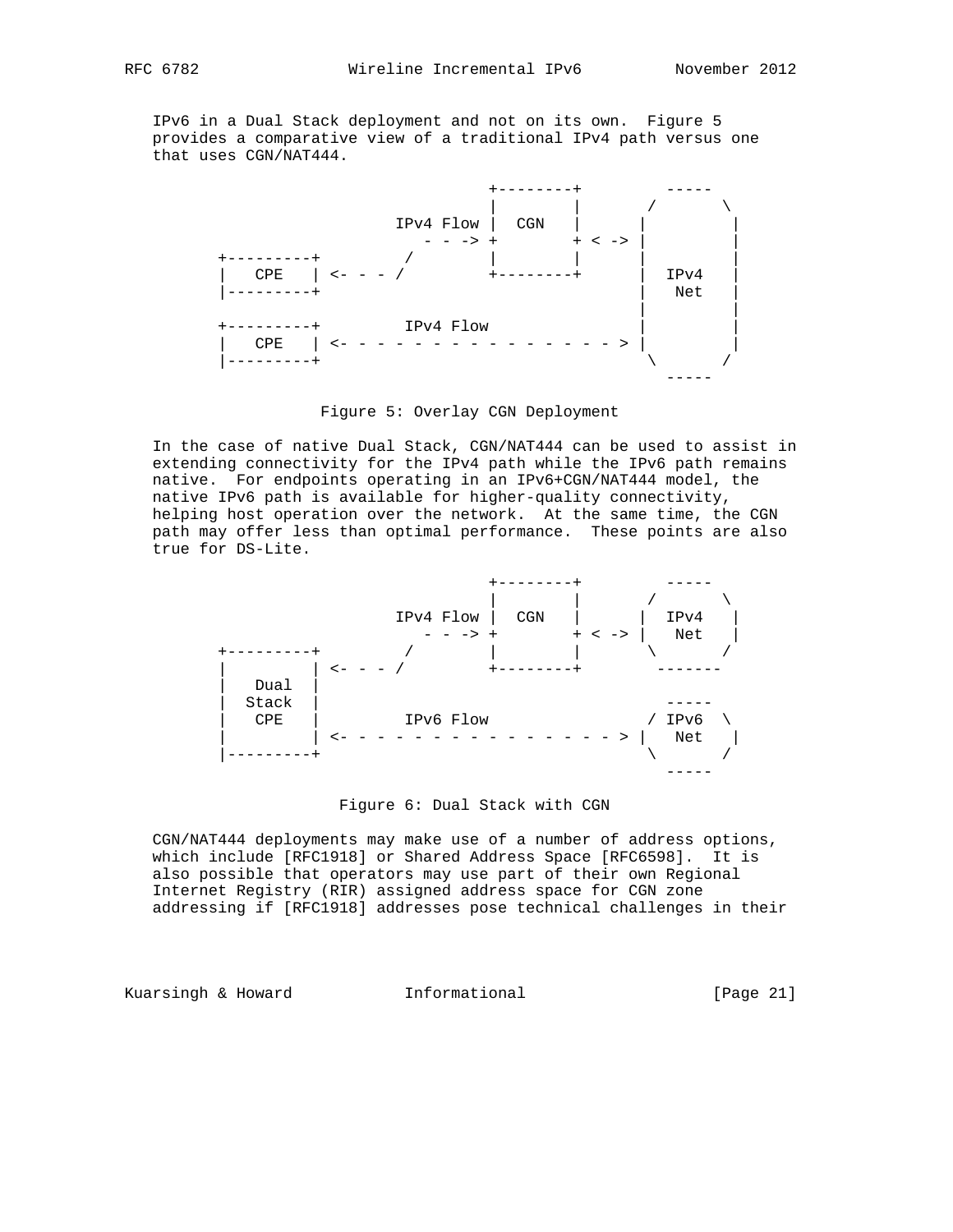networks. It is not recommended that operators use 'squat space', as it may pose additional challenges with filtering and policy control [RFC6598].

5.4.1. CGN Deployment Considerations

 CGN is often considered undesirable by operators but is required in many cases. An operator who needs to deploy CGN capabilities should consider the impacts of the function on the network. CGN is often deployed in addition to running IPv4 services and should not negatively impact the already working native IPv4 service. CGNs will be needed on a small scale at first and will grow to meet the demands based on traffic and connection dynamics of the subscriber, content, and network peers.

 The operator may want to deploy CGNs more centrally at first and then scale the system as needed. This approach can help conserve the costs of the system, limiting the deployed base and scaling it based on actual traffic demand. The operator should use a deployment model and architecture that allow the system to scale as needed.



#### Figure 7: CGN Deployment: Centralized vs. Distributed

 The operator may be required to log translation information [CGN-REQS]. This logging may require significant investment in external systems that ingest, aggregate, and report such information [DETERMINISTIC-CGN].

Kuarsingh & Howard **Informational** [Page 22]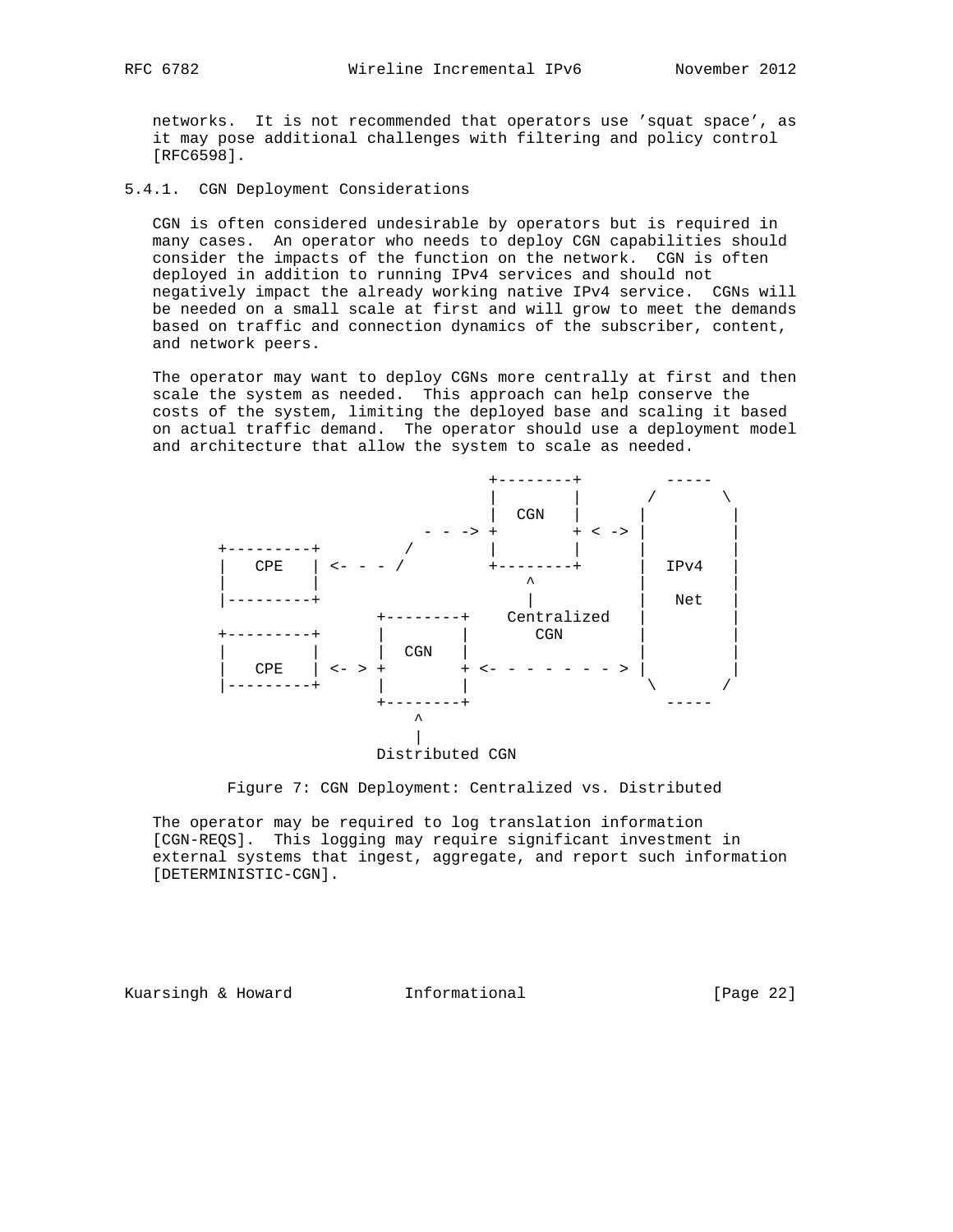Since CGN has noticeable impacts on certain applications [NAT444-IMPACTS], operators may deploy CGN only for those subscribers who may be less affected by CGN (if possible).

5.5. Phase 3 - IPv6-Only

 Once native IPv6 is widely deployed in the network and well supported by tools, staff, and processes, an operator may consider supporting only IPv6 to all or some subscriber endpoints. During this final phase, IPv4 connectivity may or may not need to be supported, depending on the conditions of the network, subscriber demand, and legacy device requirements. If legacy IPv4 connectivity is still demanded (e.g., for older nodes), DS-Lite [RFC6333] may be used to tunnel the traffic. If IPv4 connectivity is not required but access to legacy IPv4 content is, then NAT64 [RFC6144] [RFC6146] can be used.

# 5.5.1. DS-Lite

 DS-Lite allows continued access for the IPv4 subscriber base using address sharing for IPv4 Internet connectivity but with only a single layer of translation, as compared to CGN/NAT444. This mode of operation also removes the need to directly supply subscriber endpoints with an IPv4 address, potentially simplifying the connectivity to the customer (single address family) and supporting IPv6-only addressing to the CPE.

 The operator can also move Dual Stack endpoints to DS-Lite retroactively to help optimize the IPv4 address-sharing deployment by removing the IPv4 address assignment and routing component. To minimize traffic needing translation, the operator should have already moved most content to IPv6 before the IPv6-only phase is implemented.

|            |                 | ----    |                            |  |
|------------|-----------------|---------|----------------------------|--|
|            | Encap IPv4 Flow | AFTR    | IPv4<br>Net<br>$+ - - - +$ |  |
| $   -$     |                 |         |                            |  |
| DS-Lite +- |                 | ------- |                            |  |
| Client     | IPv6 Flow       |         | IPv6<br>Net                |  |
|            |                 |         |                            |  |

Figure 8: DS-Lite Basic Model

Kuarsingh & Howard **Informational** [Page 23]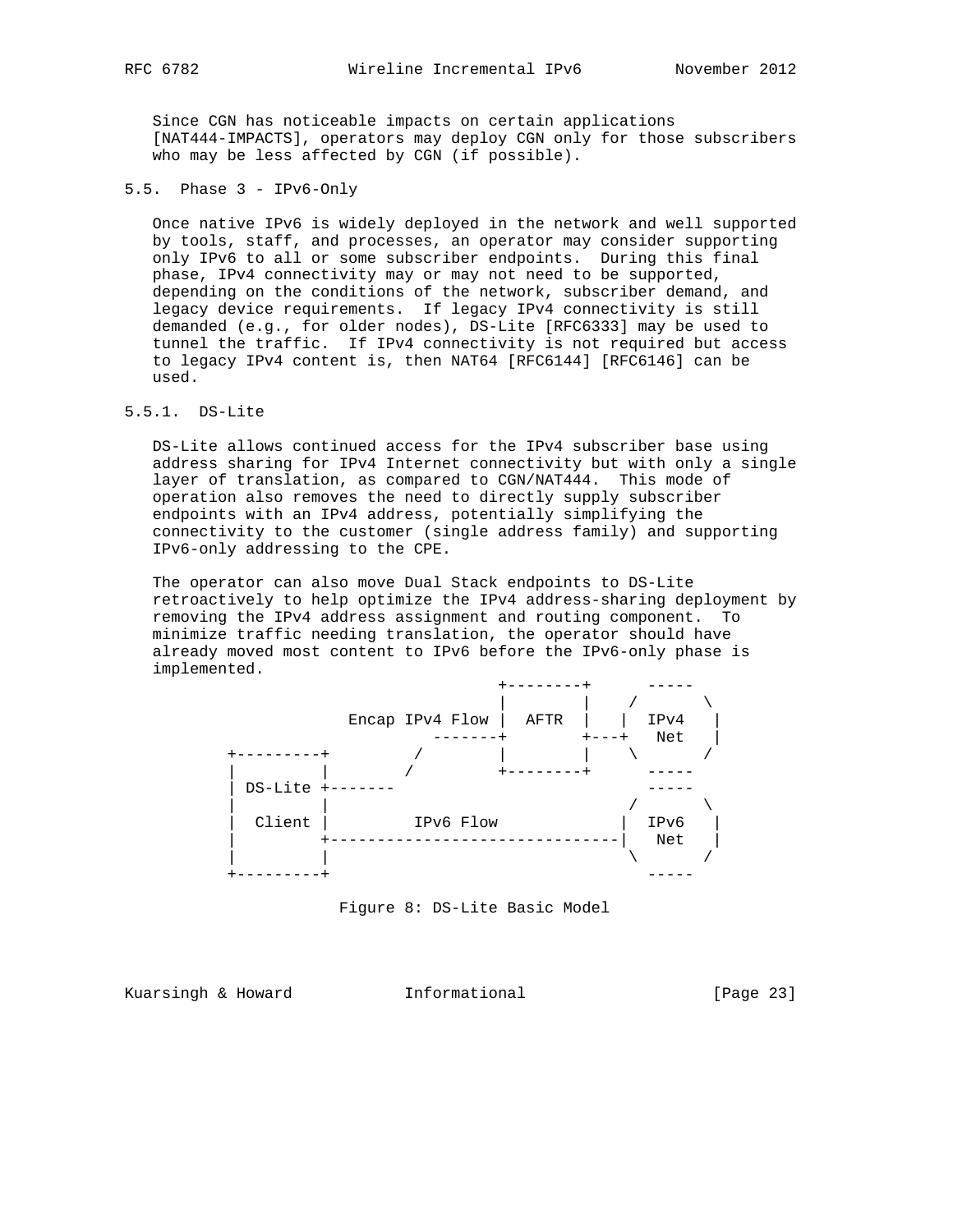If the operator had previously decided to enable a CGN/NAT444 deployment, it may be able to co-locate the AFTR and CGN/NAT444 processing functions within a common network location to simplify capacity management and the engineering of flows. This case may be evident in a later transition stage, when an operator chooses to optimize its network and IPv6-only operation is feasible.

# 5.5.2. DS-Lite Deployment Considerations

 The same deployment considerations associated with native IPv6 deployments apply to DS-Lite and NAT64. IPv4 will now be dependent on IPv6 service quality, so the IPv6 network and services must be running well to ensure a quality experience for the end subscriber. Tools and processes will be needed to manage the encapsulated IPv4 service. If flow analysis is required for IPv4 traffic, this may be enabled at a point beyond the AFTR (after decapsulation) or where DS-Lite-aware equipment is used to process traffic midstream.

| - +    | IPv6 Encapsulation |      |                           |
|--------|--------------------|------|---------------------------|
| AFTR   |                    | AFTR |                           |
|        | IPv4 Packet        |      | IPv4 Packet               |
| Client |                    |      | ᄉ                         |
|        | ᄉ<br>ㅅ             |      |                           |
|        |                    |      |                           |
|        | IPv6 (Tools/Mgmt)  |      | IPv4 Packet Flow Analysis |
|        |                    |      |                           |

Midstream IPv4 Packet Flow Analysis (Encapsulation Aware)

Figure 9: DS-Lite Tools and Flow Analysis

 DS-Lite [RFC6333] also requires client support on the subscriber premises device. The operator must clearly articulate to vendors which technologies will be used at which points, how they interact with each other at the CPE, and how they will be provisioned. As an example, an operator may use 6rd in the outset of the transition, then move to native Dual Stack followed by DS-Lite.

 DS-Lite [RFC6333], like any tunneling option, is subject to a reduced MTU, so operators need to plan to manage this type of environment. Additional considerations for DS-Lite deployments can be found in [DSLITE-DEPLOYMENT].

Kuarsingh & Howard **Informational** [Page 24]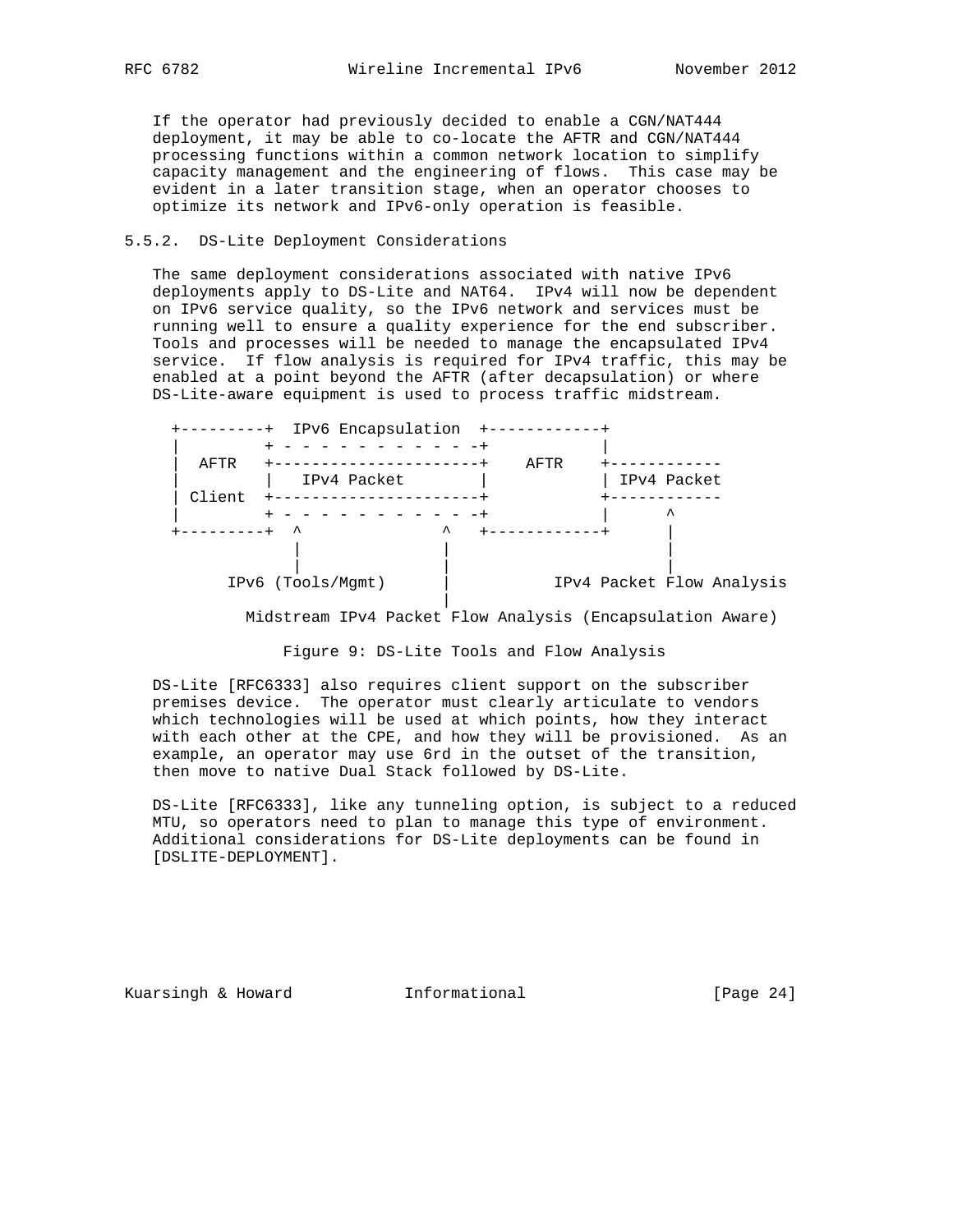# 5.5.3. NAT64 Deployment Considerations

 The deployment of NAT64 assumes that the network assigns an IPv6 address to a network endpoint that is translated to an IPv4 address to provide connectivity to IPv4 Internet services and content. Experiments such as the one described in [RFC6586] highlight issues related to IPv6-only deployments due to legacy IPv4 APIs and IPv4 literals. Many of these issues will be resolved by the eventual removal of this undesirable legacy behavior. Operational deployment models, considerations, and experiences related to NAT64 have been documented in [NAT64-EXPERIENCE].



Figure 10: NAT64/DNS64 Basic Model

 To navigate some of the limitations of NAT64 when dealing with legacy IPv4 applications, the operator may choose to implement 464XLAT [464XLAT] if possible. As support for IPv6 on subscriber equipment and content increases, the efficiency of NAT64 increases by reducing the need to translate traffic. NAT64 deployments would see an overall decline in translator usage as more traffic is promoted to IPv6-to-IPv6 native communication. NAT64 may play an important part in an operator's late-stage transition, as it removes the need to support IPv4 on the access network and provides a solid go-forward networking model.

 It should be noted, as with any technology that utilizes address sharing, that the IPv4 public pool sizes (IPv4 transport addresses per [RFC6146]) can pose limits to IPv4 server connectivity for the subscriber base. Operators should be aware that some IPv4 growth in the near term is possible, so IPv4 translation pools need to be monitored.

Kuarsingh & Howard **Informational** [Page 25]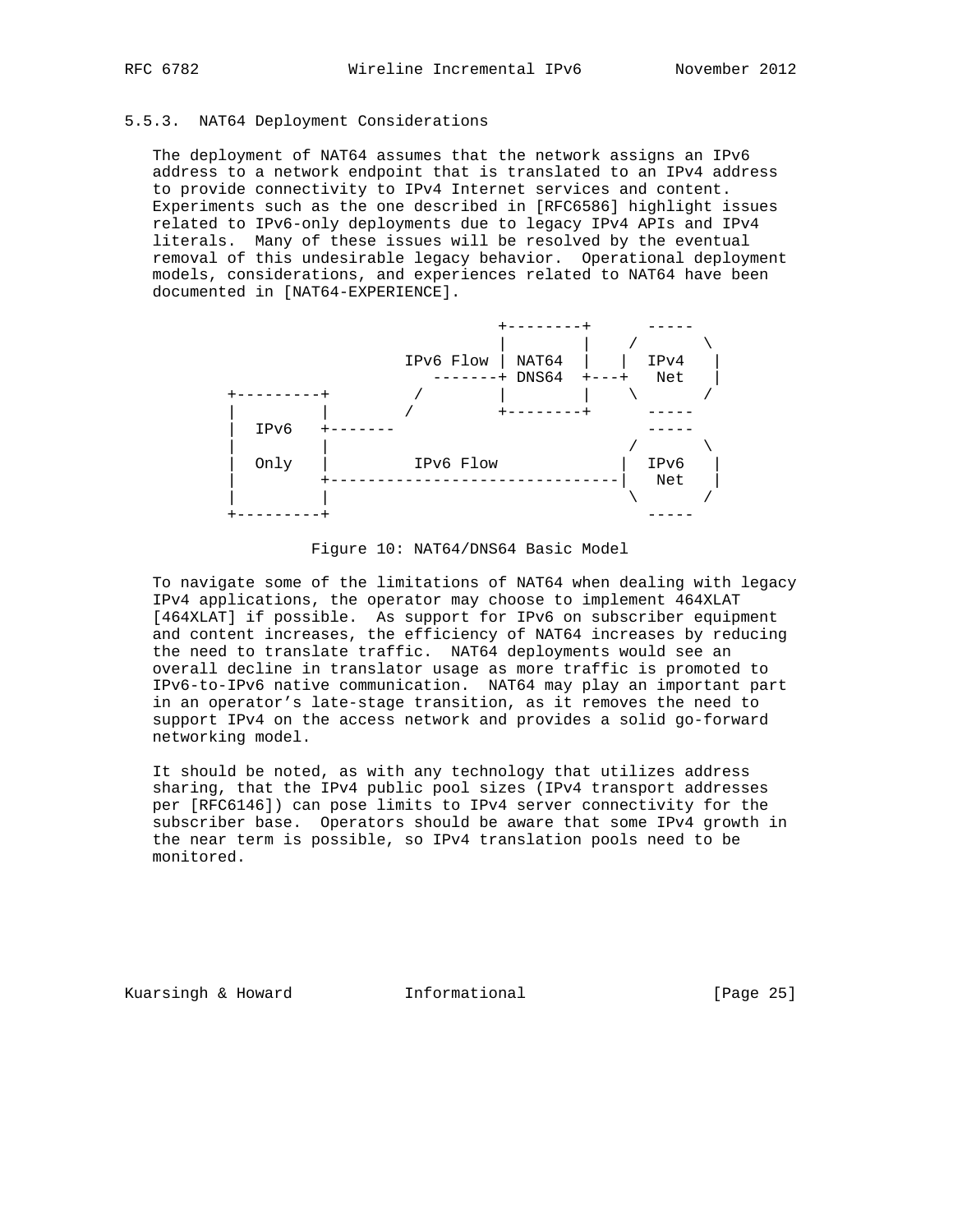6. Security Considerations

 Operators should review the documentation related to the technologies selected for IPv6 transition. In those reviews, operators should understand what security considerations are applicable to the chosen technologies. As an example, [RFC6169] should be reviewed to understand security considerations related to tunneling technologies.

7. Acknowledgements

 Special thanks to Wes George, Chris Donley, Christian Jacquenet, and John Brzozowski for their extensive review and comments.

 Thanks to the following people for their textual contributions, guidance, and comments: Jason Weil, Gang Chen, Nik Lavorato, John Cianfarani, Chris Donley, Tina TSOU, Fred Baker, and Randy Bush.

- 8. References
- 8.1. Normative References
	- [RFC6180] Arkko, J. and F. Baker, "Guidelines for Using IPv6 Transition Mechanisms during IPv6 Deployment", RFC 6180, May 2011.
- 8.2. Informative References
	- [464XLAT] Mawatari, M., Kawashima, M., and C. Byrne, "464XLAT: Combination of Stateful and Stateless Translation", Work in Progress, September 2012.
	- [6rd-SUNSETTING]

 Townsley, W. and A. Cassen, "6rd Sunsetting", Work in Progress, November 2011.

[CGN-REQS]

 Perreault, S., Ed., Yamagata, I., Miyakawa, S., Nakagawa, A., and H. Ashida, "Common requirements for Carrier Grade NATs (CGNs)", Work in Progress, August 2012.

[COMCAST-IPv6-EXPERIENCES]

 Brzozowski, J. and C. Griffiths, "Comcast IPv6 Trial/ Deployment Experiences", Work in Progress, October 2011.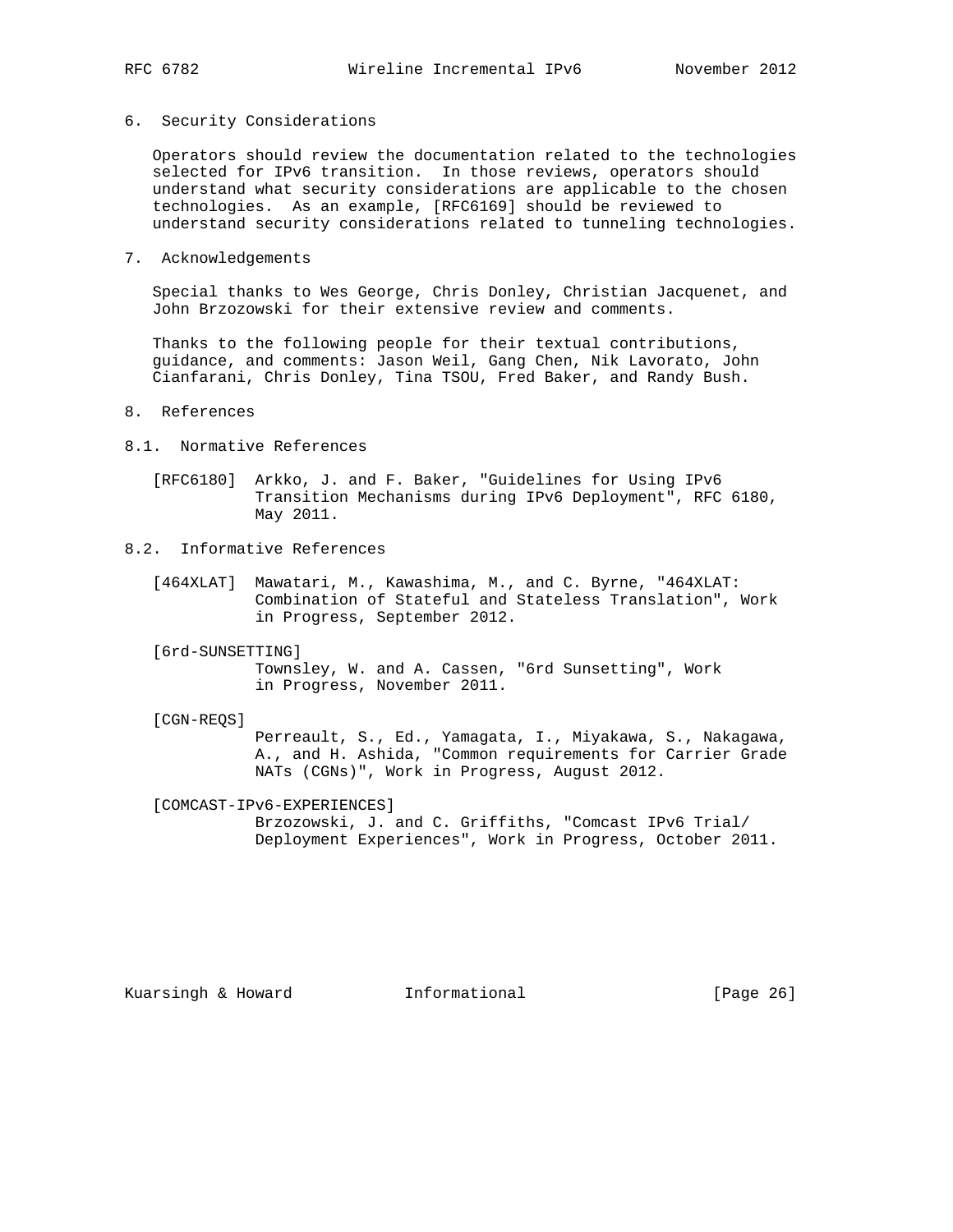[DETERMINISTIC-CGN] Donley, C., Grundemann, C., Sarawat, V., and K. Sundaresan, "Deterministic Address Mapping to Reduce Logging in Carrier Grade NAT Deployments", Work in Progress, July 2012. [DSLITE-DEPLOYMENT] Lee, Y., Maglione, R., Williams, C., Jacquenet, C., and M. Boucadair, "Deployment Considerations for Dual-Stack Lite", Work in Progress, August 2012. [IPv6-CE-RTR-REQS] Singh, H., Beebee, W., Donley, C., and B. Stark, "Basic Requirements for IPv6 Customer Edge Routers", Work in Progress, October 2012. [IPv6-DESIGN] Matthews, P., "Design Guidelines for IPv6 Networks", Work in Progress, October 2012. [IPv6-ICP-ASP-GUIDANCE] Carpenter, B. and S. Jiang, "IPv6 Guidance for Internet Content and Application Service Providers", Work in Progress, September 2012. [NAT444-IMPACTS] Donley, C., Ed., Howard, L., Kuarsingh, V., Berg, J., and J. Doshi, "Assessing the Impact of Carrier-Grade NAT on Network Applications", Work in Progress, October 2012. [NAT64-EXPERIENCE] Chen, G., Cao, Z., Byrne, C., Xie, C., and D. Binet, "NAT64 Operational Experiences", Work in Progress, August 2012. [RFC1918] Rekhter, Y., Moskowitz, R., Karrenberg, D., Groot, G., and E. Lear, "Address Allocation for Private Internets", BCP 5, RFC 1918, February 1996. [RFC2460] Deering, S. and R. Hinden, "Internet Protocol, Version 6 (IPv6) Specification", RFC 2460, December 1998. [RFC3056] Carpenter, B. and K. Moore, "Connection of IPv6 Domains via IPv4 Clouds", RFC 3056, February 2001. [RFC3068] Huitema, C., "An Anycast Prefix for 6to4 Relay Routers", RFC 3068, June 2001. Kuarsingh & Howard **Informational** [Page 27]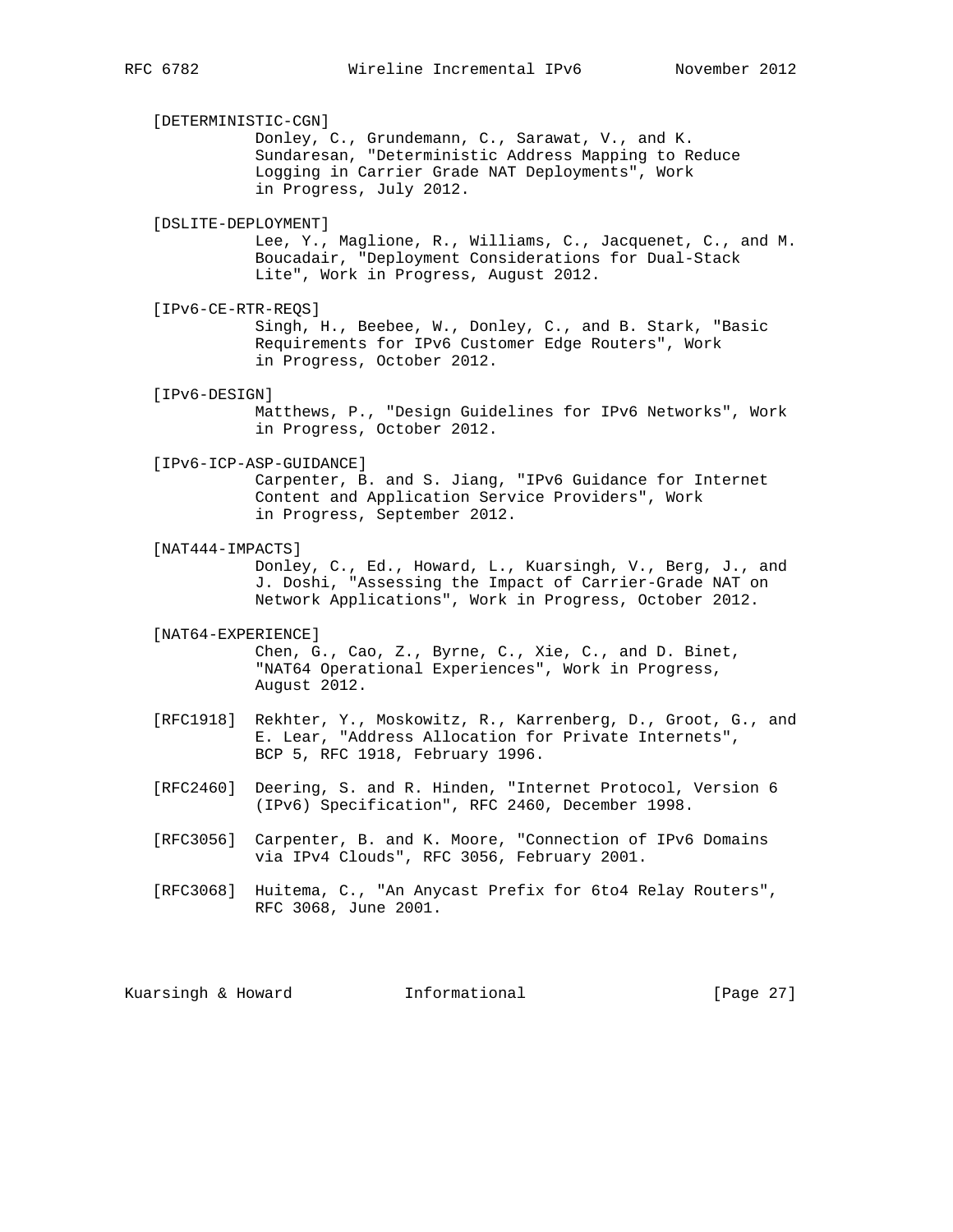- [RFC4380] Huitema, C., "Teredo: Tunneling IPv6 over UDP through Network Address Translations (NATs)", RFC 4380, February 2006.
- [RFC4942] Davies, E., Krishnan, S., and P. Savola, "IPv6 Transition/ Co-existence Security Considerations", RFC 4942, September 2007.
- [RFC5569] Despres, R., "IPv6 Rapid Deployment on IPv4 Infrastructures (6rd)", RFC 5569, January 2010.
- [RFC5969] Townsley, W. and O. Troan, "IPv6 Rapid Deployment on IPv4 Infrastructures (6rd) -- Protocol Specification", RFC 5969, August 2010.
- [RFC6092] Woodyatt, J., "Recommended Simple Security Capabilities in Customer Premises Equipment (CPE) for Providing Residential IPv6 Internet Service", RFC 6092, January 2011.
- [RFC6144] Baker, F., Li, X., Bao, C., and K. Yin, "Framework for IPv4/IPv6 Translation", RFC 6144, April 2011.
- [RFC6146] Bagnulo, M., Matthews, P., and I. van Beijnum, "Stateful NAT64: Network Address and Protocol Translation from IPv6 Clients to IPv4 Servers", RFC 6146, April 2011.
- [RFC6169] Krishnan, S., Thaler, D., and J. Hoagland, "Security Concerns with IP Tunneling", RFC 6169, April 2011.
- [RFC6264] Jiang, S., Guo, D., and B. Carpenter, "An Incremental Carrier-Grade NAT (CGN) for IPv6 Transition", RFC 6264, June 2011.
- [RFC6269] Ford, M., Boucadair, M., Durand, A., Levis, P., and P. Roberts, "Issues with IP Address Sharing", RFC 6269, June 2011.
- [RFC6333] Durand, A., Droms, R., Woodyatt, J., and Y. Lee, "Dual- Stack Lite Broadband Deployments Following IPv4 Exhaustion", RFC 6333, August 2011.
- [RFC6343] Carpenter, B., "Advisory Guidelines for 6to4 Deployment", RFC 6343, August 2011.
- [RFC6540] George, W., Donley, C., Liljenstolpe, C., and L. Howard, "IPv6 Support Required for All IP-Capable Nodes", BCP 177, RFC 6540, April 2012.

Kuarsingh & Howard **Informational** [Page 28]